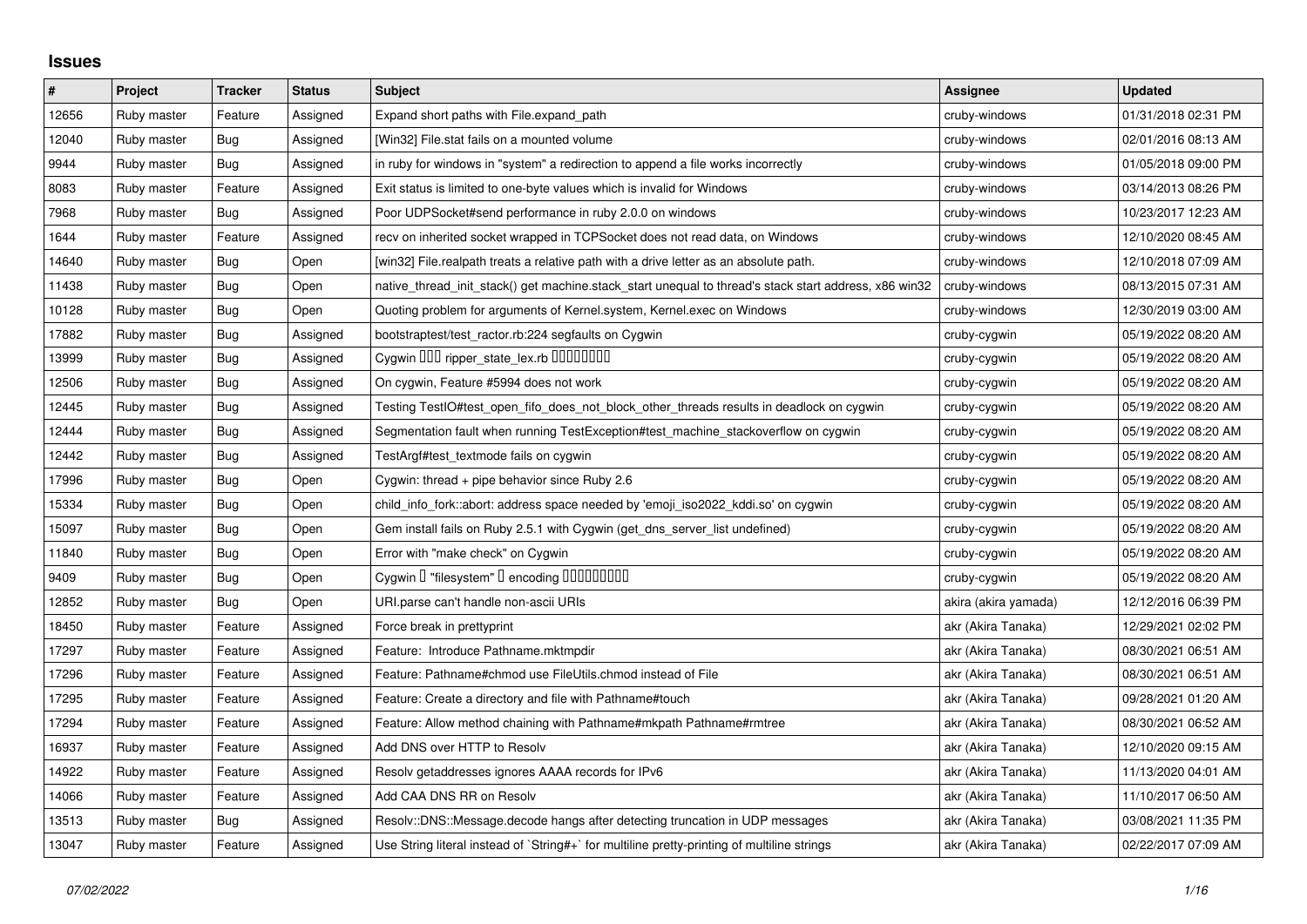| $\pmb{\#}$ | Project     | <b>Tracker</b> | <b>Status</b> | Subject                                                                                                     | Assignee                            | <b>Updated</b>      |
|------------|-------------|----------------|---------------|-------------------------------------------------------------------------------------------------------------|-------------------------------------|---------------------|
| 12497      | Ruby master | Feature        | Assigned      | GMP version of divmod may be slower                                                                         | akr (Akira Tanaka)                  | 08/10/2016 03:11 AM |
| 11322      | Ruby master | Feature        | Assigned      | OpenUri: RuntimeError: HTTP redirection loop                                                                | akr (Akira Tanaka)                  | 11/13/2020 03:52 AM |
| 10637      | Ruby master | Feature        | Assigned      | Puppet orchestration on vagrant fails with Error: Non-HTTP proxy URI                                        | akr (Akira Tanaka)                  | 09/23/2020 10:23 PM |
| 10459      | Ruby master | Feature        | Assigned      | [PATCH] rfc3339 method for Time                                                                             | akr (Akira Tanaka)                  | 05/21/2015 08:14 AM |
| 10129      | Ruby master | Feature        | Assigned      | More descriptive error message for failed net/http requests                                                 | akr (Akira Tanaka)                  | 01/05/2018 09:01 PM |
| 8445       | Ruby master | <b>Bug</b>     | Assigned      | IO.open and IO#set_enconding does not support :fallback option                                              | akr (Akira Tanaka)                  | 06/14/2022 06:02 AM |
| 7412       | Ruby master | Feature        | Assigned      | Pathname#relative_path_from does not support mixed directory separators on windows                          | akr (Akira Tanaka)                  | 01/05/2018 09:00 PM |
| 7362       | Ruby master | Feature        | Assigned      | Adding Pathname#start_with?                                                                                 | akr (Akira Tanaka)                  | 12/25/2017 06:15 PM |
| 3608       | Ruby master | Feature        | Assigned      | Enhancing Pathname#each_child to be lazy                                                                    | akr (Akira Tanaka)                  | 12/25/2017 06:14 PM |
| 18654      | Ruby master | Feature        | Open          | Enhancements to prettyprint                                                                                 | akr (Akira Tanaka)                  | 05/12/2022 01:44 PM |
| 18651      | Ruby master | Bug            | Open          | oob access in CP51932 -> CP50220 transcoder                                                                 | akr (Akira Tanaka)                  | 03/23/2022 01:17 PM |
| 17569      | Ruby master | Misc           | Open          | uri lib maintainership                                                                                      | akr (Akira Tanaka)                  | 01/23/2021 10:42 AM |
| 17473      | Ruby master | Feature        | Open          | Make Pathname to embedded class of Ruby                                                                     | akr (Akira Tanaka)                  | 01/07/2022 09:25 AM |
| 17173      | Ruby master | Feature        | Open          | open-uri D ciphers DOODOO                                                                                   | akr (Akira Tanaka)                  | 09/25/2020 09:17 AM |
| 17154      | Ruby master | Misc           | Open          | Update Pathname Documentation to Clarify Expected Behavior                                                  | akr (Akira Tanaka)                  | 09/05/2020 01:18 PM |
| 16985      | Ruby master | Feature        | Open          | Improve `pp` for `Hash` and `String`                                                                        | akr (Akira Tanaka)                  | 06/26/2020 09:51 AM |
| 13385      | Ruby master | Feature        | Open          | [PATCH] Make Resolv::DNS::Name validation similar to host and dig commands                                  | akr (Akira Tanaka)                  | 06/16/2017 08:04 AM |
| 11312      | Ruby master | Feature        | Open          | Add Resolv::DNS::Resource::IN::SPF                                                                          | akr (Akira Tanaka)                  | 07/01/2015 03:26 AM |
| 10580      | Ruby master | <b>Bug</b>     | Open          | TestProcess#test_deadlock_by_signal_at_forking fails on ARM                                                 | akr (Akira Tanaka)                  | 12/30/2019 03:00 AM |
| 18459      | Ruby master | Feature        | Assigned      | IRB autocomplete dropdown colour options                                                                    | aycabta (aycabta .)                 | 01/05/2022 02:15 AM |
| 15371      | Ruby master | Feature        | Assigned      | <b>IRB with ARGV</b>                                                                                        | aycabta (aycabta .)                 | 02/14/2020 11:35 AM |
| 14917      | Ruby master | Misc           | Assigned      | Add RDoc documents to tar ball                                                                              | aycabta (aycabta .)                 | 07/21/2018 09:29 AM |
| 13604      | Ruby master | Feature        | Assigned      | Exposing alternative interface of readline                                                                  | aycabta (aycabta .)                 | 01/20/2020 05:34 AM |
| 9507       | Ruby master | Bug            | Open          | Ruby 2.1.0 is broken on ARMv5: tried to create Proc object without a block                                  | charliesome (Charlie<br>Somerville) | 01/05/2018 09:00 PM |
| 18337      | Ruby master | <b>Bug</b>     | Assigned      | Ruby allows zero-width characters in identifiers                                                            | duerst (Martin Dürst)               | 11/24/2021 09:13 AM |
| 16842      | Ruby master | <b>Bug</b>     | Assigned      | inspect` prints the UTF-8 character U+0085 (NEXT LINE) verbatim even though it is not printable             | duerst (Martin Dürst)               | 02/26/2021 05:43 AM |
| 13671      | Ruby master | <b>Bug</b>     | Assigned      | Regexp with lookbehind and case-insensitivity raises RegexpError only on strings with certain<br>characters | duerst (Martin Dürst)               | 11/30/2021 04:42 AM |
| 6351       | Ruby master | <b>Bug</b>     | Assigned      | transcode table generator does not support multi characters of Unicode                                      | duerst (Martin Dürst)               | 12/25/2017 06:15 PM |
| 18639      | Ruby master | Feature        | Open          | Update Unicode data to Unicode Version 15.0.0                                                               | duerst (Martin Dürst)               | 03/22/2022 07:38 PM |
| 18601      | Ruby master | <b>Bug</b>     | Open          | Invalid byte sequences in Big5 encodings                                                                    | duerst (Martin Dürst)               | 02/23/2022 07:59 AM |
| 17400      | Ruby master | Bug            | Open          | Incorrect character downcase for Greek Sigma                                                                | duerst (Martin Dürst)               | 12/17/2020 06:56 AM |
| 7742       | Ruby master | Bug            | Open          | System encoding (Windows-1258) is not recognized by Ruby to convert back to UTF-8                           | duerst (Martin Dürst)               | 12/25/2017 06:15 PM |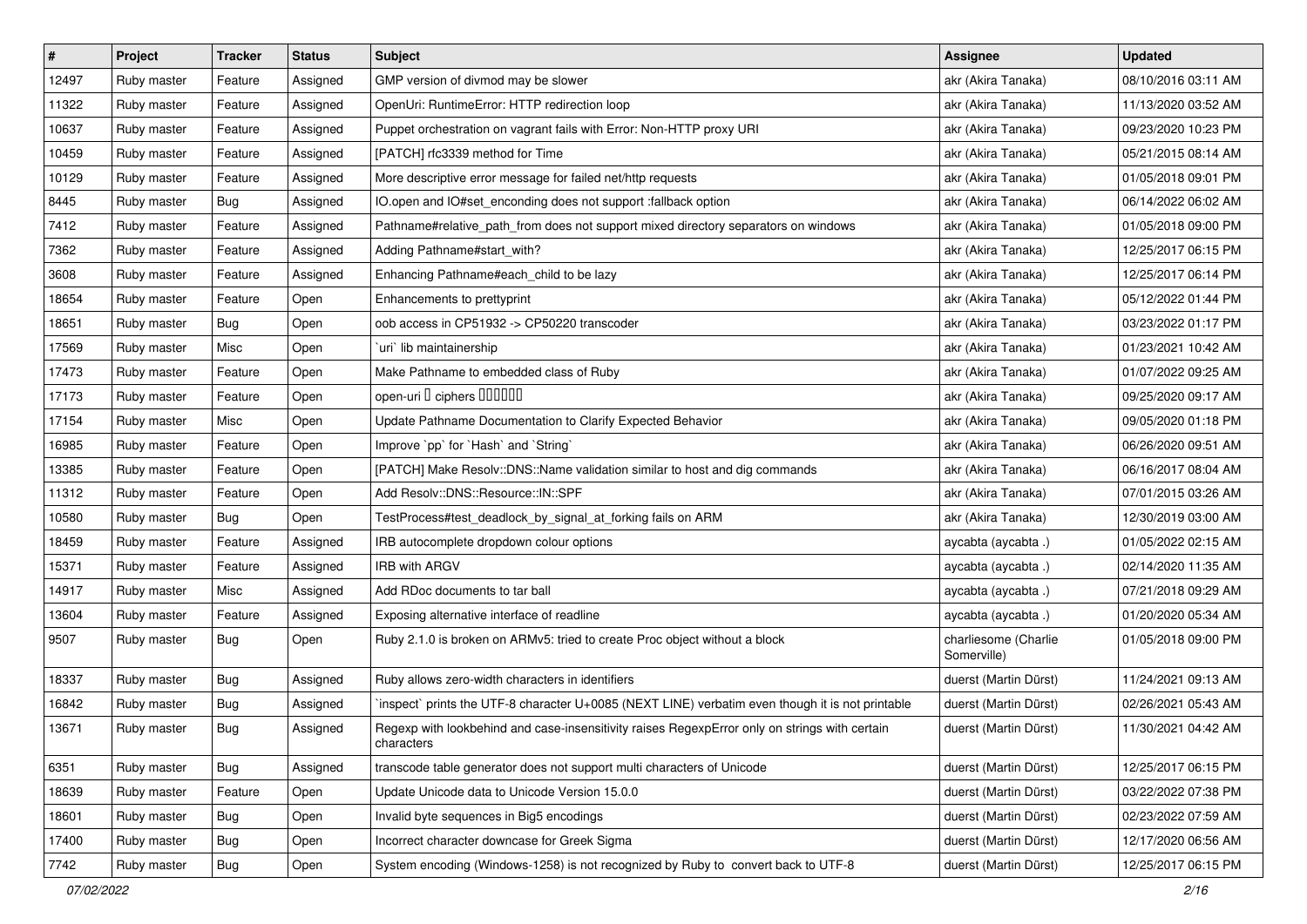| #     | Project     | <b>Tracker</b> | <b>Status</b> | <b>Subject</b>                                                                                                                                                      | Assignee                          | <b>Updated</b>      |
|-------|-------------|----------------|---------------|---------------------------------------------------------------------------------------------------------------------------------------------------------------------|-----------------------------------|---------------------|
| 15628 | Ruby master | Feature        | Assigned      | init inetsock internal should fallback to IPv4 if IPv6 is unreachable                                                                                               | Glass_saga (Masaki<br>Matsushita) | 09/25/2020 05:42 AM |
| 7148  | Ruby master | Feature        | Assigned      | Improved Tempfile w/o DelegateClass                                                                                                                                 | Glass_saga (Masaki<br>Matsushita) | 03/27/2019 09:51 AM |
| 2631  | Ruby master | Feature        | Assigned      | Allow IO#reopen to take a block                                                                                                                                     | Glass saga (Masaki<br>Matsushita) | 05/24/2018 01:22 PM |
| 17525 | Ruby master | Feature        | Open          | Implement Happy Eyeballs Version 2 (RFC8305) in Socket.tcp                                                                                                          | Glass_saga (Masaki<br>Matsushita) | 06/16/2022 01:08 AM |
| 16476 | Ruby master | Feature        | Open          | Socket getaddrinfo cannot be interrupted by Timeout timeout                                                                                                         | Glass_saga (Masaki<br>Matsushita) | 06/16/2022 01:08 AM |
| 13696 | Ruby master | Feature        | Open          | Add exchange and noreplace options to File.rename                                                                                                                   | Glass_saga (Masaki<br>Matsushita) | 12/01/2017 04:34 PM |
| 15408 | Ruby master | Feature        | Open          | Deprecate object id and id2ref                                                                                                                                      | headius (Charles Nutter)          | 03/19/2019 04:02 PM |
| 18790 | Ruby master | Bug            | Assigned      | cannot load such file -- digest (LoadError)                                                                                                                         | hsbt (Hiroshi SHIBATA)            | 06/06/2022 12:41 AM |
| 18571 | Ruby master | Feature        | Assigned      | Removed the bundled sources from release package after Ruby 3.2                                                                                                     | hsbt (Hiroshi SHIBATA)            | 03/28/2022 06:23 AM |
| 18381 | Ruby master | Bug            | Assigned      | Default vs Bundled gems                                                                                                                                             | hsbt (Hiroshi SHIBATA)            | 12/15/2021 11:09 AM |
| 18355 | Ruby master | <b>Bug</b>     | Assigned      | require("pathname") within rack application chnages behaviors of Pathname methods, such as<br>absolute?(), when there are two versions of 'pathname' gem installed. | hsbt (Hiroshi SHIBATA)            | 11/30/2021 08:01 AM |
| 18169 | Ruby master | <b>Bug</b>     | Assigned      | Local copies of gemified libraries are being released out of sync with their gems                                                                                   | hsbt (Hiroshi SHIBATA)            | 02/25/2022 05:40 PM |
| 16963 | Ruby master | Feature        | Assigned      | Remove English.rb from Ruby 2.8/3.0                                                                                                                                 | hsbt (Hiroshi SHIBATA)            | 06/19/2020 09:48 AM |
| 16951 | Ruby master | <b>Bug</b>     | Assigned      | Consistently referer dependencies                                                                                                                                   | hsbt (Hiroshi SHIBATA)            | 06/17/2021 06:15 AM |
| 16012 | Ruby master | Feature        | Assigned      | Add a (small) test-install suite?                                                                                                                                   | hsbt (Hiroshi SHIBATA)            | 07/30/2019 08:13 AM |
| 15550 | Ruby master | <b>Bug</b>     | Assigned      | Windows - gem bin files - can't run from bash shell                                                                                                                 | hsbt (Hiroshi SHIBATA)            | 03/20/2019 01:05 AM |
| 15487 | Ruby master | Misc           | Assigned      | Clarify default gems maintanance policy                                                                                                                             | hsbt (Hiroshi SHIBATA)            | 12/30/2018 08:42 PM |
| 14737 | Ruby master | Feature        | Assigned      | Split default gems into separate directory structure                                                                                                                | hsbt (Hiroshi SHIBATA)            | 09/02/2020 06:00 PM |
| 14679 | Ruby master | <b>Bug</b>     | Assigned      | StdLib gems should properly specify their dependencies                                                                                                              | hsbt (Hiroshi SHIBATA)            | 04/11/2018 01:14 PM |
| 13534 | Ruby master | Feature        | Assigned      | Checking installation results of default gems                                                                                                                       | hsbt (Hiroshi SHIBATA)            | 07/26/2018 02:16 AM |
| 13508 | Ruby master | Feature        | Assigned      | How remove/refactor code related mathn library.                                                                                                                     | hsbt (Hiroshi SHIBATA)            | 12/25/2017 06:15 PM |
| 12639 | Ruby master | Feature        | Assigned      | Speed up require in RubyGems by 5x                                                                                                                                  | hsbt (Hiroshi SHIBATA)            | 07/26/2018 02:12 AM |
| 10919 | Ruby master | Bug            | Assigned      | [gem install] installs multipe platforms                                                                                                                            | hsbt (Hiroshi SHIBATA)            | 07/30/2019 07:44 AM |
| 9366  | Ruby master | <b>Bug</b>     | Assigned      | "make -j32 check TESTS=-j32" occasionally fails on rubygems/specification                                                                                           | hsbt (Hiroshi SHIBATA)            | 07/26/2018 02:13 AM |
| 6590  | Ruby master | Feature        | Assigned      | Dealing with bigdecimal, etc gems in JRuby                                                                                                                          | hsbt (Hiroshi SHIBATA)            | 05/15/2019 08:33 PM |
| 5617  | Ruby master | Feature        | Assigned      | Allow install RubyGems into dediceted directory                                                                                                                     | hsbt (Hiroshi SHIBATA)            | 05/16/2018 09:15 AM |
| 18666 | Ruby master | <b>Bug</b>     | Open          | No rule to make target 'yaml/yaml.h', needed by 'api.o'                                                                                                             | hsbt (Hiroshi SHIBATA)            | 03/29/2022 11:17 AM |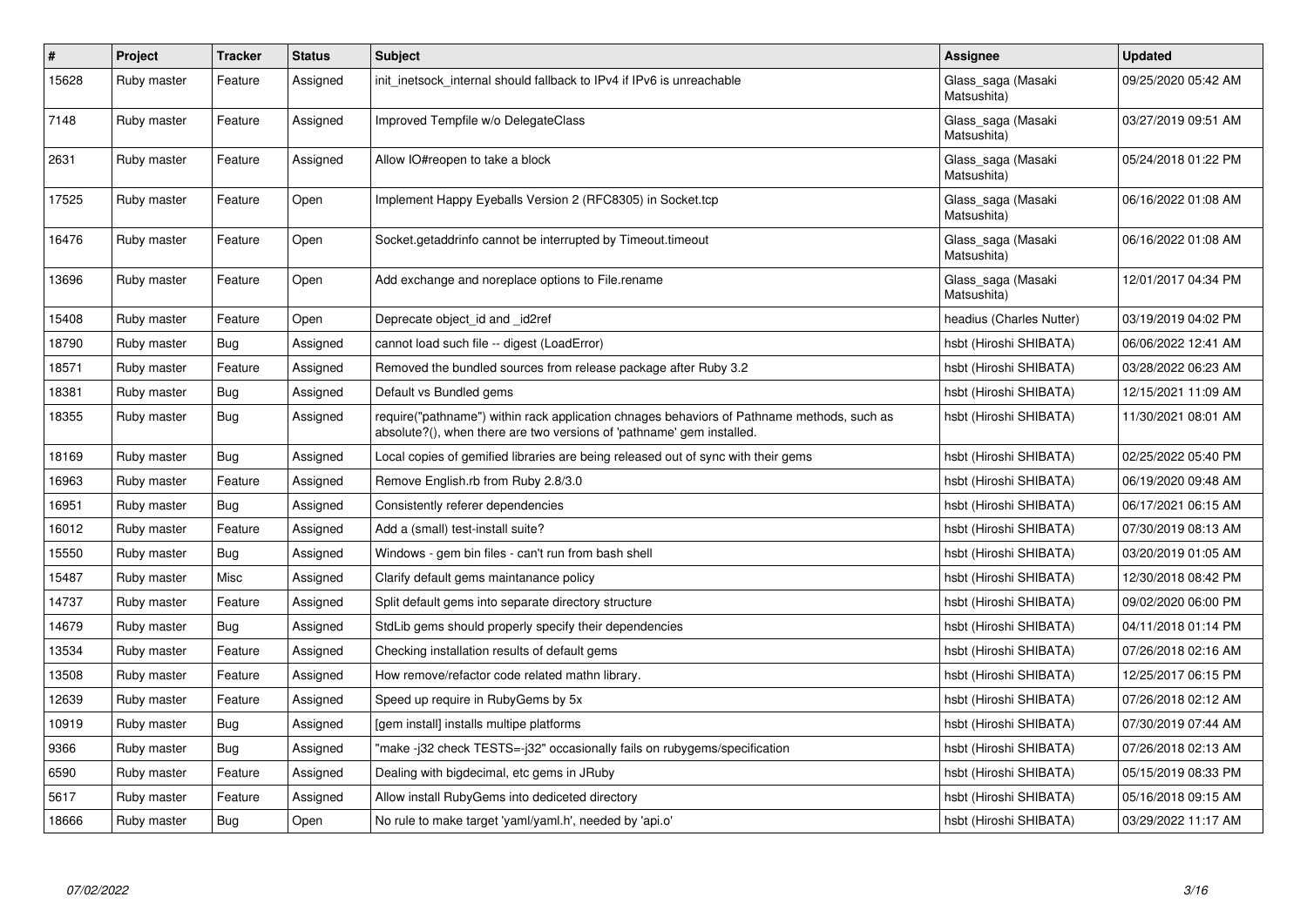| $\pmb{\#}$ | Project     | <b>Tracker</b> | <b>Status</b> | <b>Subject</b>                                                                                                          | <b>Assignee</b>             | <b>Updated</b>      |
|------------|-------------|----------------|---------------|-------------------------------------------------------------------------------------------------------------------------|-----------------------------|---------------------|
| 18614      | Ruby master | Bug            | Open          | Error (busy loop) in<br>TestGemCommandsSetupCommand#test_destdir_flag_does_not_try_to_write_to_the_default_gem_<br>home | hsbt (Hiroshi SHIBATA)      | 03/17/2022 01:03 AM |
| 18567      | Ruby master | <b>Bug</b>     | Open          | Depending on default gems in stdlib gems when not needed considered harmful                                             | hsbt (Hiroshi SHIBATA)      | 04/21/2022 04:45 PM |
| 18068      | Ruby master | Misc           | Open          | Silence LoadError only if it is for rubygems itself                                                                     | hsbt (Hiroshi SHIBATA)      | 08/08/2021 02:21 PM |
| 17664      | Ruby master | Bug            | Assigned      | Behavior of sockets changed in Ruby 3.0 to non-blocking                                                                 | ioquatix (Samuel Williams)  | 07/12/2021 10:28 AM |
| 595        | Ruby master | <b>Bug</b>     | Assigned      | Fiber ignores ensure clause                                                                                             | ioquatix (Samuel Williams)  | 12/29/2019 10:37 AM |
| 18818      | Ruby master | <b>Bug</b>     | Open          | SEGV (Fiber scheduler?)                                                                                                 | ioquatix (Samuel Williams)  | 06/06/2022 06:31 PM |
| 18810      | Ruby master | <b>Bug</b>     | Open          | Make `Kernel#p` interruptable.                                                                                          | ioquatix (Samuel Williams)  | 05/30/2022 12:44 AM |
| 18227      | Ruby master | Feature        | Open          | Static class initialization.                                                                                            | ioquatix (Samuel Williams)  | 09/29/2021 09:21 PM |
| 18036      | Ruby master | Bug            | Open          | Pthread fibers become invalid on fork - different from normal fibers.                                                   | ioquatix (Samuel Williams)  | 08/19/2021 07:05 AM |
| 13383      | Ruby master | Feature        | Open          | [PATCH] Module#source_location                                                                                          | ioquatix (Samuel Williams)  | 01/09/2020 05:16 AM |
| 17720      | Ruby master | Misc           | Assigned      | Cirrus CI to check non-x86_64 architecture cases by own machines                                                        | jaruga (Jun Aruga)          | 09/26/2021 10:24 AM |
| 18002      | Ruby master | <b>Bug</b>     | Open          | s390x: Tests failing without LC_ALL env                                                                                 | jaruga (Jun Aruga)          | 07/12/2021 04:30 PM |
| 16492      | Ruby master | <b>Bug</b>     | Open          | TestBugReporter#test_bug_reporter_add test failures                                                                     | jaruga (Jun Aruga)          | 08/24/2021 01:12 PM |
| 16188      | Ruby master | Misc           | Open          | What are the performance implications of the new keyword arguments in 2.7 and 3.0?                                      | jeremyevans0 (Jeremy Evans) | 11/27/2019 04:45 PM |
| 18808      | Ruby master | <b>Bug</b>     | Assigned      | Cannot compile ruby 3.1.2 on powerpc64le-linux without disabling the jit features                                       | k0kubun (Takashi Kokubun)   | 06/20/2022 10:40 AM |
| 18142      | Ruby master | Bug            | Assigned      | Segmentation fault with Ruby 3.0.2                                                                                      | k0kubun (Takashi Kokubun)   | 09/02/2021 07:43 AM |
| 16694      | Ruby master | <b>Bug</b>     | Assigned      | JIT vs hardened GCC with PCH                                                                                            | k0kubun (Takashi Kokubun)   | 02/02/2021 07:38 AM |
| 18277      | Ruby master | <b>Bug</b>     | Open          | buffer error (Zlib::BufError) in Zlib::Deflate#deflate when using MJIT                                                  | k0kubun (Takashi Kokubun)   | 01/05/2022 03:04 PM |
| 18058      | Ruby master | <b>Bug</b>     | Open          | 3.1.0-dev with MJIT enabled Zlib::BufError during `gem install`                                                         | k0kubun (Takashi Kokubun)   | 08/02/2021 08:31 PM |
| 17995      | Ruby master | <b>Bug</b>     | Open          | Slow down when mjit and Ractor are being used at same time                                                              | k0kubun (Takashi Kokubun)   | 06/11/2022 04:02 AM |
| 16185      | Ruby master | <b>Bug</b>     | Open          | basictest failure on AIX 6.1 for 64bit build                                                                            | kanemoto (Yutaka Kanemoto)  | 10/15/2019 12:05 AM |
| 18761      | Ruby master | Misc           | Open          | provide an example wasm project                                                                                         | katei (Yuta Saito)          | 05/23/2022 11:01 AM |
| 15281      | Ruby master | Feature        | Assigned      | Speed up Set#intersect with size check.                                                                                 | knu (Akinori MUSHA)         | 08/11/2020 02:43 AM |
| 13610      | Ruby master | Feature        | Assigned      | IPAddr doesn't provide helpful methods to get the subnet or IP address                                                  | knu (Akinori MUSHA)         | 10/20/2017 01:13 AM |
| 11531      | Ruby master | <b>Bug</b>     | Assigned      | IPAddr#== implements wrong logic                                                                                        | knu (Akinori MUSHA)         | 12/29/2019 12:50 PM |
| 11527      | Ruby master | Feature        | Assigned      | IPAddr#mask_addr isn't a method                                                                                         | knu (Akinori MUSHA)         | 11/07/2018 04:12 PM |
| 8047       | Ruby master | Feature        | Assigned      | IPAddr makes host address with netmask                                                                                  | knu (Akinori MUSHA)         | 01/05/2018 09:00 PM |
| 3953       | Ruby master | Feature        | Assigned      | TCPSocket / UDPSocket do not accept IPAddr objects.                                                                     | knu (Akinori MUSHA)         | 12/25/2017 06:14 PM |
| 17210      | Ruby master | Feature        | Open          | More readable and useful `Set#inspect`                                                                                  | knu (Akinori MUSHA)         | 05/19/2021 10:12 PM |
| 16989      | Ruby master | Feature        | Open          | Sets: need $\Psi$ <sup><math>\Box</math></sup>                                                                          | knu (Akinori MUSHA)         | 02/18/2022 02:57 AM |
| 15240      | Ruby master | Feature        | Open          | Set operations check for is_a?(Set), rather than allowing duck typing                                                   | knu (Akinori MUSHA)         | 08/27/2019 08:12 PM |
| 11710      | Ruby master | Feature        | Open          | [PATCH] Replace Set#merge with Set#merge! and make Set#merge non-mutating.                                              | knu (Akinori MUSHA)         | 11/18/2015 07:28 PM |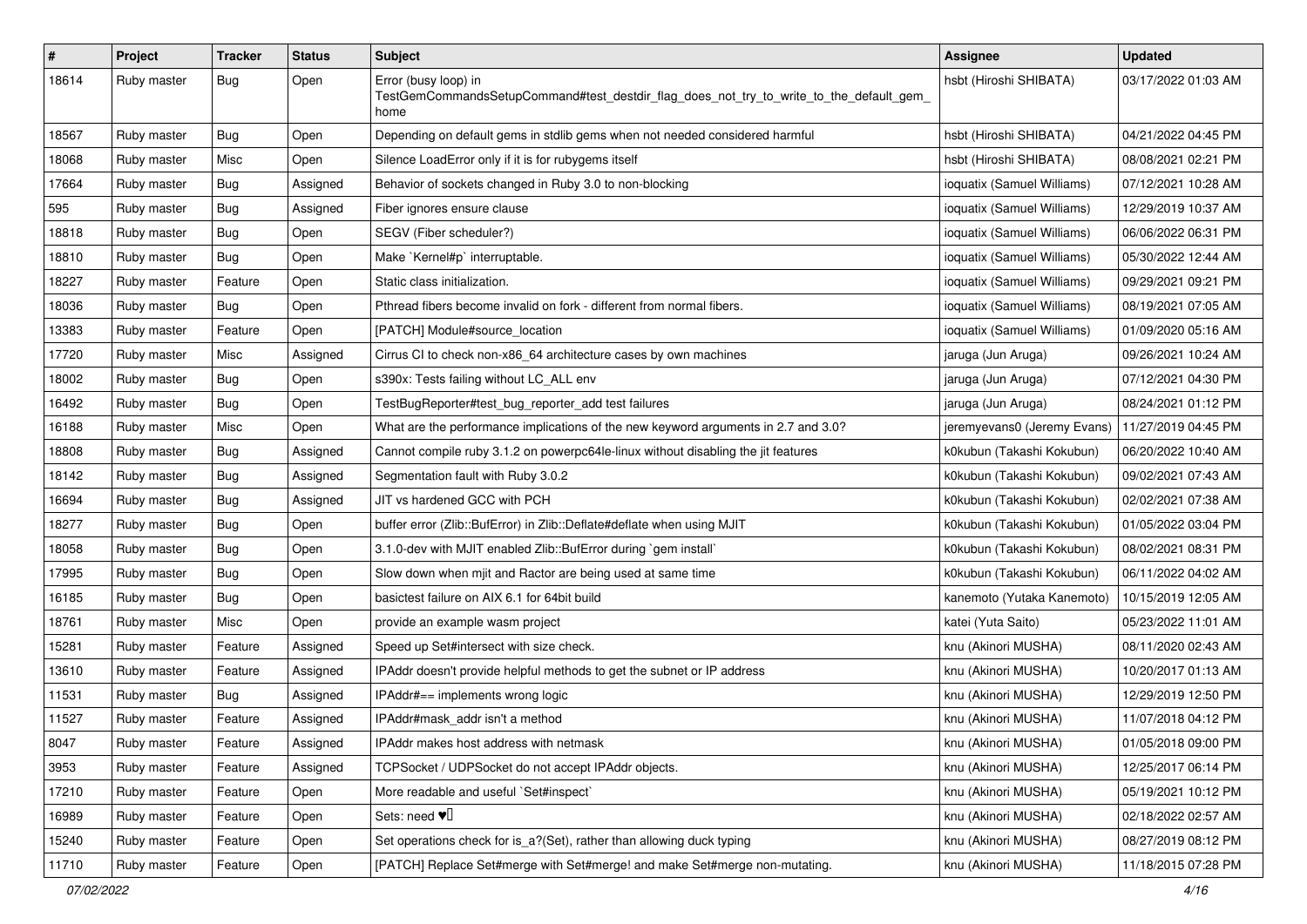| #     | Project     | <b>Tracker</b> | <b>Status</b> | Subject                                                                                                                   | Assignee            | <b>Updated</b>      |
|-------|-------------|----------------|---------------|---------------------------------------------------------------------------------------------------------------------------|---------------------|---------------------|
| 18572 | Ruby master | <b>Bug</b>     | Assigned      | Performance regression when invoking refined methods                                                                      | ko1 (Koichi Sasada) | 02/10/2022 12:48 AM |
| 18464 | Ruby master | <b>Bug</b>     | Assigned      | RUBY_INTERNAL_EVENT_NEWOBJ tracepoint causes an interpreter crash when combined with<br>Ractors                           | ko1 (Koichi Sasada) | 06/08/2022 08:25 AM |
| 18024 | Ruby master | <b>Bug</b>     | Assigned      | Ractor crashes when connections are closed in multiple Ractors                                                            | ko1 (Koichi Sasada) | 12/14/2021 04:41 PM |
| 17998 | Ruby master | Bug            | Assigned      | ractor: process hanging (with ractors initialized, but not being used)                                                    | ko1 (Koichi Sasada) | 12/02/2021 08:17 PM |
| 17826 | Ruby master | <b>Bug</b>     | Assigned      | Ractor#take hangs if used in multiple Threads                                                                             | ko1 (Koichi Sasada) | 12/15/2021 01:30 PM |
| 17679 | Ruby master | <b>Bug</b>     | Assigned      | Ractor incoming channel can consume unlimited resources                                                                   | ko1 (Koichi Sasada) | 06/30/2022 10:49 AM |
| 17678 | Ruby master | Bug            | Assigned      | Ractors do not restart after fork                                                                                         | ko1 (Koichi Sasada) | 03/09/2021 12:42 AM |
| 17677 | Ruby master | <b>Bug</b>     | Assigned      | Ractor crashes fork when blocking                                                                                         | ko1 (Koichi Sasada) | 03/09/2021 12:42 AM |
| 17676 | Ruby master | <b>Bug</b>     | Assigned      | Accessing ENV from Ractor raises IsolationError                                                                           | ko1 (Koichi Sasada) | 03/09/2021 02:37 AM |
| 17593 | Ruby master | Feature        | Assigned      | load_iseq_eval should override the ISeq path                                                                              | ko1 (Koichi Sasada) | 02/16/2021 08:27 AM |
| 17516 | Ruby master | <b>Bug</b>     | Assigned      | forking in a ractor causes Ruby to crash                                                                                  | ko1 (Koichi Sasada) | 11/30/2021 05:26 AM |
| 17363 | Ruby master | Feature        | Assigned      | Timeouts                                                                                                                  | ko1 (Koichi Sasada) | 05/14/2022 09:06 AM |
| 17196 | Ruby master | <b>Bug</b>     | Assigned      | Segmentation Fault with Socket#close in Ractors                                                                           | ko1 (Koichi Sasada) | 03/20/2022 01:52 PM |
| 16819 | Ruby master | Bug            | Assigned      | Line reporting off by one when reporting line of a hash?                                                                  | ko1 (Koichi Sasada) | 06/16/2020 05:57 PM |
| 16776 | Ruby master | <b>Bug</b>     | Assigned      | Regression in coverage library                                                                                            | ko1 (Koichi Sasada) | 11/24/2021 07:26 AM |
| 16124 | Ruby master | Misc           | Assigned      | Let the transient heap belong to objspace                                                                                 | ko1 (Koichi Sasada) | 11/18/2019 08:48 AM |
| 16027 | Ruby master | Feature        | Assigned      | Update Ruby's dtrace / USDT API to match what is exposed via the TracePoint API                                           | ko1 (Koichi Sasada) | 08/03/2019 02:41 AM |
| 15939 | Ruby master | Feature        | Assigned      | Dump symbols reference to their fstr in ObjectSpace.dump()                                                                | ko1 (Koichi Sasada) | 08/08/2019 09:38 PM |
| 15878 | Ruby master | Feature        | Assigned      | Make exit faster by not running GC                                                                                        | ko1 (Koichi Sasada) | 07/29/2019 07:48 AM |
| 15499 | Ruby master | Bug            | Assigned      | Breaking behavior on ruby 2.6: rb_thread_call_without_gvl doesn't invoke unblock_function when<br>used on the main thread | ko1 (Koichi Sasada) | 01/05/2021 02:24 AM |
| 14727 | Ruby master | Bug            | Assigned      | TestQueue#test_queue_with_trap always timeout on Windows10                                                                | ko1 (Koichi Sasada) | 05/01/2018 02:59 AM |
| 14607 | Ruby master | Bug            | Assigned      | Fix use of the rb_profile_frames start parameter                                                                          | ko1 (Koichi Sasada) | 06/09/2022 06:12 AM |
| 14090 | Ruby master | <b>Bug</b>     | Assigned      | TestGc#test_interrupt_in_finalizer` fails very rarely                                                                     | ko1 (Koichi Sasada) | 12/02/2021 07:24 PM |
| 13821 | Ruby master | Feature        | Assigned      | Allow fibers to be resumed across threads                                                                                 | ko1 (Koichi Sasada) | 02/15/2019 10:09 AM |
| 13388 | Ruby master | Feature        | Assigned      | gc.c: Add GC.get_parameters and .set_parameters                                                                           | ko1 (Koichi Sasada) | 03/30/2017 10:52 AM |
| 13252 | Ruby master | Feature        | Assigned      | C API for creating strings without copying                                                                                | ko1 (Koichi Sasada) | 04/17/2017 07:22 AM |
| 12020 | Ruby master | Feature        | Assigned      | Documenting Ruby memory model                                                                                             | ko1 (Koichi Sasada) | 12/23/2021 11:40 PM |
| 9755  | Ruby master | Feature        | Assigned      | Thread::Backtrace::Location#defined_class                                                                                 | ko1 (Koichi Sasada) | 04/18/2014 09:22 AM |
| 8960  | Ruby master | Feature        | Assigned      | Add Exception#backtrace_locations                                                                                         | ko1 (Koichi Sasada) | 11/25/2016 02:15 PM |
| 8576  | Ruby master | Feature        | Assigned      | Add optimized method type for constant value methods                                                                      | ko1 (Koichi Sasada) | 12/25/2017 06:15 PM |
| 8263  | Ruby master | Feature        | Assigned      | Support discovering yield state of individual Fibers                                                                      | ko1 (Koichi Sasada) | 12/23/2021 11:40 PM |
| 7976  | Ruby master | <b>Bug</b>     | Assigned      | TracePoint call is at call point, not call site                                                                           | ko1 (Koichi Sasada) | 01/05/2018 09:00 PM |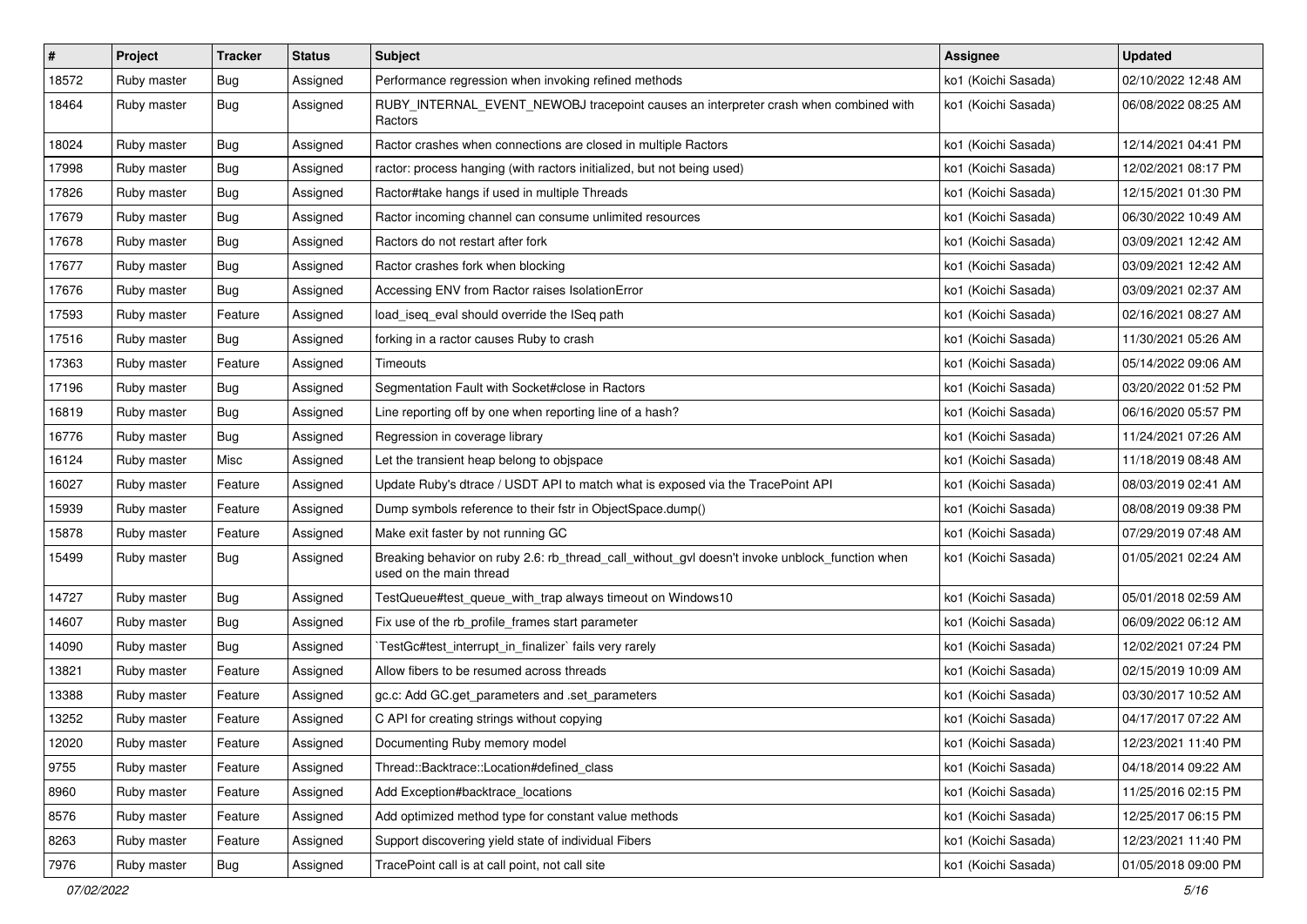| $\sharp$ | Project     | <b>Tracker</b> | <b>Status</b> | <b>Subject</b>                                                                                                                    | Assignee            | <b>Updated</b>      |
|----------|-------------|----------------|---------------|-----------------------------------------------------------------------------------------------------------------------------------|---------------------|---------------------|
| 6695     | Ruby master | Feature        | Assigned      | Configuration for Thread/Fiber creation                                                                                           | ko1 (Koichi Sasada) | 12/25/2017 06:15 PM |
| 6694     | Ruby master | Feature        | Assigned      | Thread.new without block.                                                                                                         | ko1 (Koichi Sasada) | 12/25/2017 06:15 PM |
| 4040     | Ruby master | Bug            | Assigned      | SystemStackError with Hash[*a] for Large _a_                                                                                      | ko1 (Koichi Sasada) | 12/25/2017 06:14 PM |
| 3731     | Ruby master | Feature        | Assigned      | Easier Embedding API for Ruby                                                                                                     | ko1 (Koichi Sasada) | 12/25/2017 06:14 PM |
| 2294     | Ruby master | Feature        | Assigned      | [PATCH] ruby_bind_stack() to embed Ruby in coroutine                                                                              | ko1 (Koichi Sasada) | 01/05/2018 09:00 PM |
| 18886    | Ruby master | <b>Bug</b>     | Open          | Struct aref and aset don't trigger any tracepoints.                                                                               | ko1 (Koichi Sasada) | 06/29/2022 06:05 AM |
| 18553    | Ruby master | <b>Bug</b>     | Open          | Memory leak on compiling method call with kwargs                                                                                  | ko1 (Koichi Sasada) | 03/23/2022 09:34 PM |
| 18275    | Ruby master | Feature        | Open          | Add an option to define_method to not capture the surrounding environment                                                         | ko1 (Koichi Sasada) | 12/03/2021 02:34 PM |
| 18258    | Ruby master | <b>Bug</b>     | Open          | Ractor.shareable? can be slow and mutates internal object flags.                                                                  | ko1 (Koichi Sasada) | 10/21/2021 08:58 AM |
| 18119    | Ruby master | <b>Bug</b>     | Open          | Ractor crashes when instantiating classes                                                                                         | ko1 (Koichi Sasada) | 09/14/2021 01:42 AM |
| 17884    | Ruby master | Feature        | Open          | locindex for profiling tools                                                                                                      | ko1 (Koichi Sasada) | 05/24/2021 04:17 PM |
| 17667    | Ruby master | Bug            | Open          | Module#name needs synchronization                                                                                                 | ko1 (Koichi Sasada) | 03/02/2021 07:31 AM |
| 17624    | Ruby master | Bug            | Open          | Ractor.receive is not thread-safe                                                                                                 | ko1 (Koichi Sasada) | 09/14/2021 01:40 AM |
| 17617    | Ruby master | <b>Bug</b>     | Open          | When a Ractor's incoming port is closed, Ractor.receive_if does not raise Ractor::ClosedError, but<br>instead blocks indefinitely | ko1 (Koichi Sasada) | 09/14/2021 01:40 AM |
| 17543    | Ruby master | Bug            | Open          | Ractor isolation broken by `self` in shareable proc                                                                               | ko1 (Koichi Sasada) | 01/29/2021 03:06 PM |
| 17531    | Ruby master | <b>Bug</b>     | Open          | did_you_mean' not Ractor friendly                                                                                                 | ko1 (Koichi Sasada) | 01/29/2021 08:48 AM |
| 17513    | Ruby master | Bug            | Open          | Methods of shareable objects and UnboundMethods should be shareable                                                               | ko1 (Koichi Sasada) | 01/06/2021 08:53 PM |
| 17502    | Ruby master | Misc           | Open          | C vs Ruby                                                                                                                         | ko1 (Koichi Sasada) | 12/02/2021 07:53 PM |
| 17420    | Ruby master | <b>Bug</b>     | Open          | Unsafe mutation of \$" when doing non-RubyGems require in Ractor                                                                  | ko1 (Koichi Sasada) | 01/07/2021 01:23 PM |
| 17414    | Ruby master | Feature        | Open          | Ractor should allow access to shareable attributes for Modules/Classes                                                            | ko1 (Koichi Sasada) | 12/21/2020 03:56 PM |
| 17404    | Ruby master | Feature        | Open          | Ractor `move:` API to allow shareability check                                                                                    | ko1 (Koichi Sasada) | 12/18/2020 09:17 PM |
| 17393    | Ruby master | Feature        | Open          | `Ractor::Moved#inspect`                                                                                                           | ko1 (Koichi Sasada) | 12/21/2020 05:47 PM |
| 17359    | Ruby master | Bug            | Open          | Ractor copy mode is not Ractor-safe                                                                                               | ko1 (Koichi Sasada) | 12/02/2020 05:42 PM |
| 15854    | Ruby master | Feature        | Open          | Tracing instance variable assignment                                                                                              | ko1 (Koichi Sasada) | 07/29/2019 07:13 AM |
| 15802    | Ruby master | Misc           | Open          | Reduce the minimum string buffer size from 127 to 63 bytes                                                                        | ko1 (Koichi Sasada) | 07/30/2019 04:04 AM |
| 15778    | Ruby master | Feature        | Open          | Expose an API to pry-open the stack frames in Ruby                                                                                | ko1 (Koichi Sasada) | 08/29/2019 06:24 AM |
| 15315    | Ruby master | <b>Bug</b>     | Open          | ec_switch can still lose interrupts                                                                                               | ko1 (Koichi Sasada) | 11/20/2018 09:32 AM |
| 15263    | Ruby master | <b>Bug</b>     | Open          | [PATCH] vm_trace.c (postponed_job_register): only hit main thread                                                                 | ko1 (Koichi Sasada) | 10/27/2018 11:35 PM |
| 14859    | Ruby master | Feature        | Open          | [PATCH] implement Timeout in VM                                                                                                   | ko1 (Koichi Sasada) | 07/22/2018 07:42 AM |
| 14813    | Ruby master | Feature        | Open          | [PATCH] gc.c: make gc_enter+gc_exit pairs dtrace probes, too                                                                      | ko1 (Koichi Sasada) | 12/17/2018 07:42 AM |
| 14492    | Ruby master | Feature        | Open          | iseg loading + caching should be in core                                                                                          | ko1 (Koichi Sasada) | 12/10/2020 08:53 AM |
| 14394    | Ruby master | Feature        | Open          | Class.descendants                                                                                                                 | ko1 (Koichi Sasada) | 01/20/2022 10:46 PM |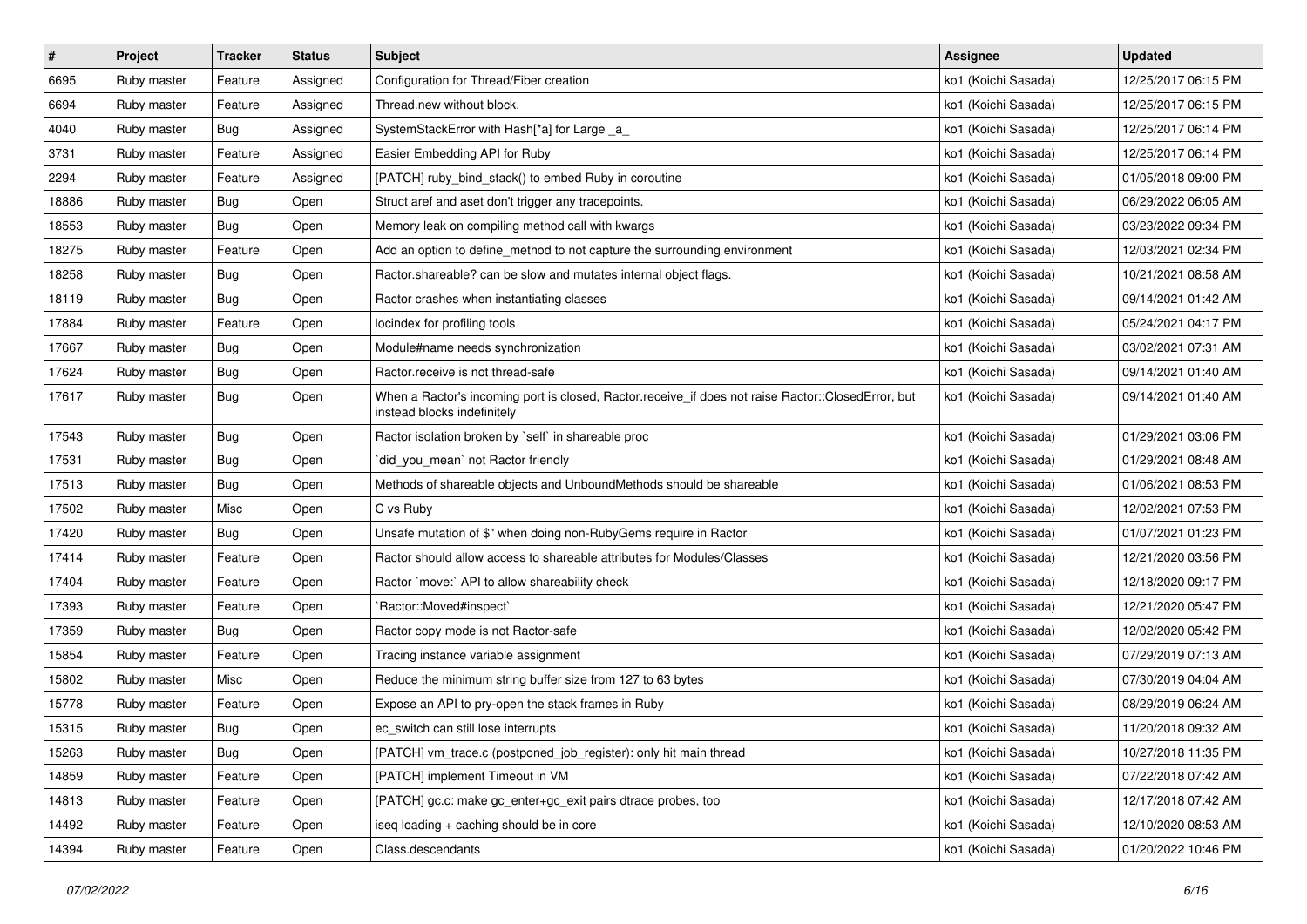| $\vert$ # | Project     | <b>Tracker</b> | <b>Status</b> | <b>Subject</b>                                                                                | <b>Assignee</b>                     | <b>Updated</b>      |
|-----------|-------------|----------------|---------------|-----------------------------------------------------------------------------------------------|-------------------------------------|---------------------|
| 13512     | Ruby master | Feature        | Open          | <b>System Threads</b>                                                                         | ko1 (Koichi Sasada)                 | 07/14/2017 07:08 AM |
| 11808     | Ruby master | <b>Bug</b>     | Open          | Different behavior between Enumerable#grep and Array#grep                                     | ko1 (Koichi Sasada)                 | 10/26/2020 04:36 AM |
| 11174     | Ruby master | <b>Bug</b>     | Open          | threads memory leak                                                                           | ko1 (Koichi Sasada)                 | 06/17/2019 03:17 PM |
| 10932     | Ruby master | Feature        | Open          | Enabling allocation tracing as early as possible                                              | ko1 (Koichi Sasada)                 | 06/13/2015 07:54 AM |
| 10423     | Ruby master | Feature        | Open          | [PATCH] opt_str_lit*: avoid literal string allocations                                        | ko1 (Koichi Sasada)                 | 01/05/2018 09:01 PM |
| 10238     | Ruby master | Feature        | Open          | todo: remove dependency on malloc_usable_size                                                 | ko1 (Koichi Sasada)                 | 12/10/2020 09:20 AM |
| 10009     | Ruby master | Bug            | Open          | IO operation is 10x slower in multi-thread environment                                        | ko1 (Koichi Sasada)                 | 05/21/2015 07:19 AM |
| 8444      | Ruby master | <b>Bug</b>     | Open          | Regexp vars \$~ and friends are not thread local                                              | ko1 (Koichi Sasada)                 | 07/30/2019 07:38 AM |
| 11269     | Ruby master | Bug            | Assigned      | ruby_init_setproctitle() should be called before require_libraries()                          | kosaki (Motohiro KOSAKI)            | 06/17/2015 03:01 AM |
| 7086      | Ruby master | Feature        | Assigned      | ConditionVariable#wait has meaningless return value                                           | kosaki (Motohiro KOSAKI)            | 12/25/2017 06:15 PM |
| 4464      | Ruby master | Feature        | Assigned      | [PATCH] add Fcntl::Flock object for easier use of POSIX file locks                            | kosaki (Motohiro KOSAKI)            | 12/25/2017 06:14 PM |
| 13697     | Ruby master | Feature        | Open          | [PATCH]: futex based thread primitives                                                        | kosaki (Motohiro KOSAKI)            | 01/28/2018 11:41 PM |
| 18034     | Ruby master | <b>Bug</b>     | Assigned      | Segmentation fault fiddle with `--enable-bundled-libffi` and macOS                            | kou (Kouhei Sutou)                  | 11/30/2021 07:39 AM |
| 17478     | Ruby master | Bug            | Assigned      | Ruby3.0 is slower than Ruby2.7.2 when parsing a large CSV file                                | kou (Kouhei Sutou)                  | 11/24/2021 05:12 AM |
| 8782      | Ruby master | Bug            | Assigned      | Don't set rl_getc_function on editline                                                        | kouji (Kouji Takao)                 | 01/05/2018 09:00 PM |
| 7859      | Ruby master | Bug            | Assigned      | Readline: Incorrect arrow key behavior in vi_editing_mode insert mode with Readline 6.2       | kouji (Kouji Takao)                 | 12/25/2017 06:15 PM |
| 18773     | Ruby master | Feature        | Assigned      | deconstruct to receive a range                                                                | ktsj (Kazuki Tsujimoto)             | 06/24/2022 07:21 AM |
| 18408     | Ruby master | Feature        | Assigned      | Allow pattern match to set instance variables                                                 | ktsj (Kazuki Tsujimoto)             | 01/26/2022 07:07 PM |
| 17355     | Ruby master | Feature        | Assigned      | Using same set of names in or-patterns (pattern matching with $Foo(x)   Bar(x)$ )             | ktsj (Kazuki Tsujimoto)             | 09/13/2021 09:11 AM |
| 15918     | Ruby master | Feature        | Open          | Pattern matching for Set                                                                      | ktsj (Kazuki Tsujimoto)             | 07/29/2019 08:12 AM |
| 15881     | Ruby master | Feature        | Open          | Optimize deconstruct in pattern matching                                                      | ktsj (Kazuki Tsujimoto)             | 12/25/2019 04:28 AM |
| 4247      | Ruby master | Feature        | Assigned      | New features for Array#sample, Array#choice                                                   | mame (Yusuke Endoh)                 | 12/25/2017 06:14 PM |
| 18564     | Ruby master | Feature        | Open          | Add Exception#detailed_message                                                                | mame (Yusuke Endoh)                 | 02/01/2022 08:06 PM |
| 18194     | Ruby master | Feature        | Open          | No easy way to format exception messages per thread/fiber scheduler context.                  | mame (Yusuke Endoh)                 | 09/29/2021 10:10 AM |
| 14244     | Ruby master | Feature        | Open          | Better error messages for scripts with non-matching end statements                            | mame (Yusuke Endoh)                 | 11/29/2018 08:57 AM |
| 12676     | Ruby master | Feature        | Assigned      | Significant performance increase, and code conciseness, for prime_division method in prime.rb | marcandre (Marc-Andre<br>Lafortune) | 11/18/2016 03:46 PM |
| 15815     | Ruby master | Feature        | Open          | Add option to raise NoMethodError for OpenStruct                                              | marcandre (Marc-Andre<br>Lafortune) | 09/28/2020 02:11 AM |
| 9347      | Ruby master | Feature        | Open          | Accept non callable argument to detect                                                        | marcandre (Marc-Andre<br>Lafortune) | 01/05/2018 09:00 PM |
| 8223      | Ruby master | Feature        | Open          | Make Matrix more omnivorous.                                                                  | marcandre (Marc-Andre<br>Lafortune) | 04/09/2013 03:42 AM |
| 17291     | Ruby master | Feature        | Assigned      | Optimize __send__ call                                                                        | matz (Yukihiro Matsumoto)           | 01/12/2021 05:47 AM |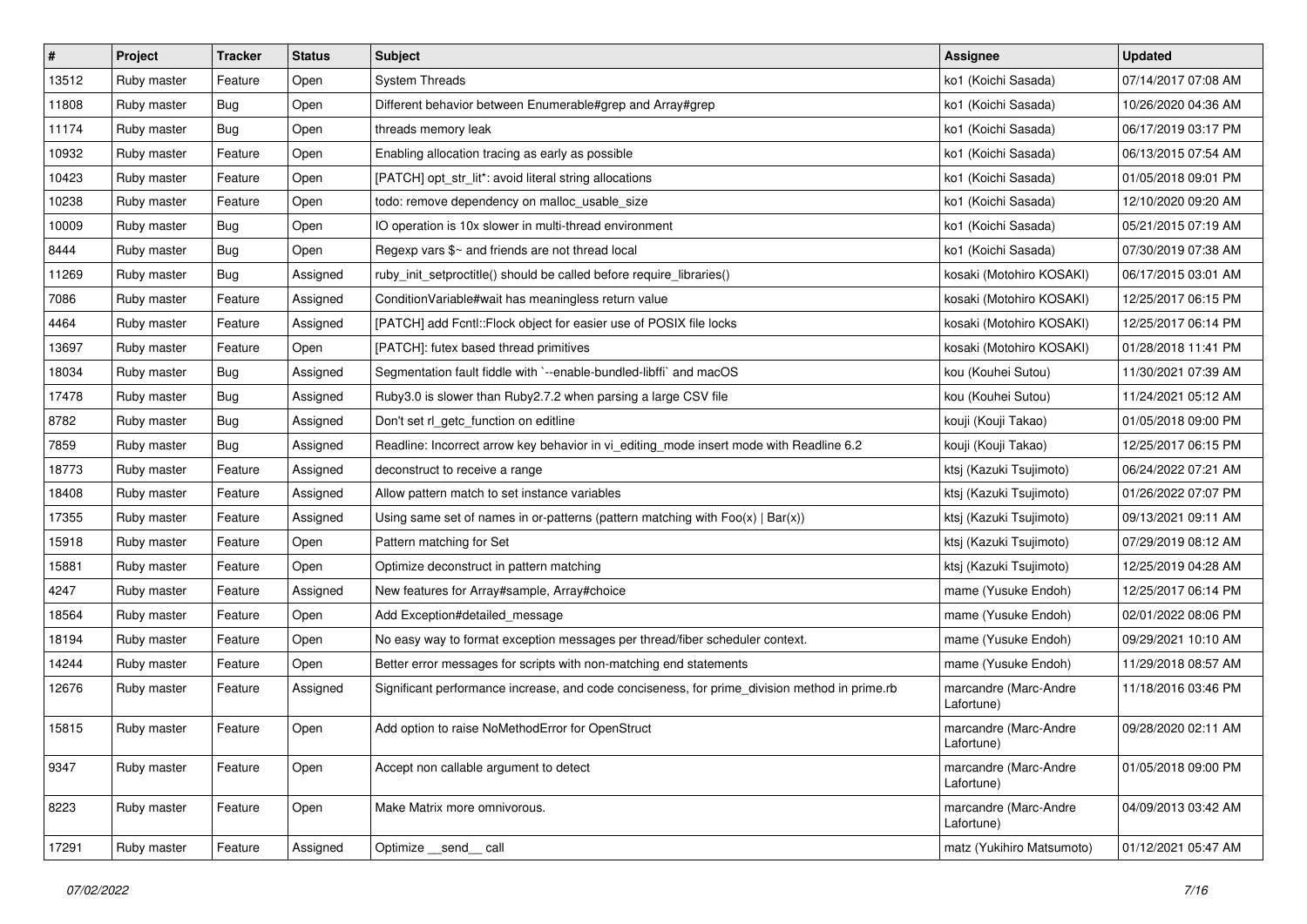| $\pmb{\#}$ | Project     | <b>Tracker</b> | <b>Status</b> | <b>Subject</b>                                                                                                          | <b>Assignee</b>           | <b>Updated</b>      |
|------------|-------------|----------------|---------------|-------------------------------------------------------------------------------------------------------------------------|---------------------------|---------------------|
| 16630      | Ruby master | Misc           | Assigned      | Deprecate pub/ruby/*snapshot* and use pub/ruby/snapshot/* instead                                                       | matz (Yukihiro Matsumoto) | 02/27/2020 09:52 AM |
| 16461      | Ruby master | Feature        | Assigned      | Proc#using                                                                                                              | matz (Yukihiro Matsumoto) | 12/10/2020 09:10 AM |
| 14397      | Ruby master | Feature        | Assigned      | public, protected and private should return their arguments instead of self                                             | matz (Yukihiro Matsumoto) | 12/10/2018 07:08 AM |
| 13129      | Ruby master | Feature        | Assigned      | Refinements cannot refine method_missing and respond_to_missing?                                                        | matz (Yukihiro Matsumoto) | 07/03/2021 10:45 PM |
| 12813      | Ruby master | Feature        | Assigned      | Calling chunk_while, slice_after, slice_before, slice_when with no block                                                | matz (Yukihiro Matsumoto) | 12/06/2016 12:58 PM |
| 12543      | Ruby master | Feature        | Assigned      | explicit tail call syntax: foo() then return                                                                            | matz (Yukihiro Matsumoto) | 04/18/2021 03:02 PM |
| 11816      | Ruby master | Feature        | Assigned      | Partial safe navigation operator                                                                                        | matz (Yukihiro Matsumoto) | 04/14/2020 08:02 AM |
| 11704      | Ruby master | Bug            | Assigned      | Refinements only get "used" once in loop                                                                                | matz (Yukihiro Matsumoto) | 04/14/2016 02:45 AM |
| 11028      | Ruby master | Feature        | Assigned      | standalone running single file ( zipped archives of ruby code) running **without installation** using<br>" gem install" | matz (Yukihiro Matsumoto) | 04/04/2015 01:44 AM |
| 10481      | Ruby master | Feature        | Assigned      | Add "if" and "unless" clauses to rescue statements                                                                      | matz (Yukihiro Matsumoto) | 01/18/2015 02:46 PM |
| 9816       | Ruby master | Feature        | Assigned      | 00000000000000000000                                                                                                    | matz (Yukihiro Matsumoto) | 10/28/2014 08:29 AM |
| 9768       | Ruby master | Feature        | Assigned      | Method that is visible only within a certain module/class                                                               | matz (Yukihiro Matsumoto) | 04/25/2014 06:43 AM |
| 9023       | Ruby master | Feature        | Assigned      | Array#tail                                                                                                              | matz (Yukihiro Matsumoto) | 12/23/2021 11:40 PM |
| 8948       | Ruby master | Feature        | Assigned      | Frozen regex                                                                                                            | matz (Yukihiro Matsumoto) | 12/20/2020 07:15 PM |
| 8850       | Ruby master | Feature        | Assigned      | Convert Rational to decimal string                                                                                      | matz (Yukihiro Matsumoto) | 12/25/2017 06:15 PM |
| 8839       | Ruby master | Feature        | Assigned      | Class and module should return the class or module that was opened                                                      | matz (Yukihiro Matsumoto) | 12/28/2015 08:36 AM |
| 8678       | Ruby master | Feature        | Assigned      | Allow invalid string to work with regexp                                                                                | matz (Yukihiro Matsumoto) | 01/05/2018 09:00 PM |
| 8536       | Ruby master | Feature        | Assigned      | Implement is_numeric? family of methods                                                                                 | matz (Yukihiro Matsumoto) | 12/25/2017 06:15 PM |
| 8271       | Ruby master | Feature        | Assigned      | Proposal for moving to a more visible, formal process for feature requests                                              | matz (Yukihiro Matsumoto) | 12/23/2021 11:40 PM |
| 8164       | Ruby master | Feature        | Assigned      | Public/Private                                                                                                          | matz (Yukihiro Matsumoto) | 12/10/2020 08:50 AM |
| 8042       | Ruby master | Feature        | Assigned      | Add Addrinfo#socket to create a socket that is not connected or bound                                                   | matz (Yukihiro Matsumoto) | 12/25/2017 06:15 PM |
| 8016       | Ruby master | Feature        | Assigned      | Alias FILE and LINE as methods                                                                                          | matz (Yukihiro Matsumoto) | 12/25/2017 06:15 PM |
| 7739       | Ruby master | Feature        | Assigned      | Define Hash#  as Hash#reverse merge in Rails                                                                            | matz (Yukihiro Matsumoto) | 12/25/2017 06:15 PM |
| 7644       | Ruby master | Feature        | Assigned      | In refinements, change "using" keyword to a less generic word.                                                          | matz (Yukihiro Matsumoto) | 12/10/2020 08:49 AM |
| 7580       | Ruby master | Feature        | Assigned      | Range translation                                                                                                       | matz (Yukihiro Matsumoto) | 06/11/2018 09:51 AM |
| 7503       | Ruby master | Feature        | Assigned      | make timeout.rb async-interrupt safe by default                                                                         | matz (Yukihiro Matsumoto) | 12/25/2017 06:15 PM |
| 7436       | Ruby master | Feature        | Assigned      | Allow for a "granularity" flag for backtrace_locations                                                                  | matz (Yukihiro Matsumoto) | 12/25/2017 06:15 PM |
| 7349       | Ruby master | Feature        | Assigned      | Struct#inspect needs more meaningful output                                                                             | matz (Yukihiro Matsumoto) | 12/25/2017 06:15 PM |
| 7314       | Ruby master | Feature        | Assigned      | Convert Proc to Lambda doesn't work in MRI                                                                              | matz (Yukihiro Matsumoto) | 05/21/2016 09:15 AM |
| 7132       | Ruby master | Feature        | Assigned      | Alternation between named / ordered method arguments and aliases for method arguments.                                  | matz (Yukihiro Matsumoto) | 12/25/2017 06:15 PM |
| 7121       | Ruby master | Feature        | Assigned      | Extending the use of `require'                                                                                          | matz (Yukihiro Matsumoto) | 12/25/2017 06:15 PM |
| 7087       | Ruby master | Feature        | Assigned      | ::ConditionVariable#wait does not work with Monitor because Monitor#sleep does not exist                                | matz (Yukihiro Matsumoto) | 12/25/2017 06:15 PM |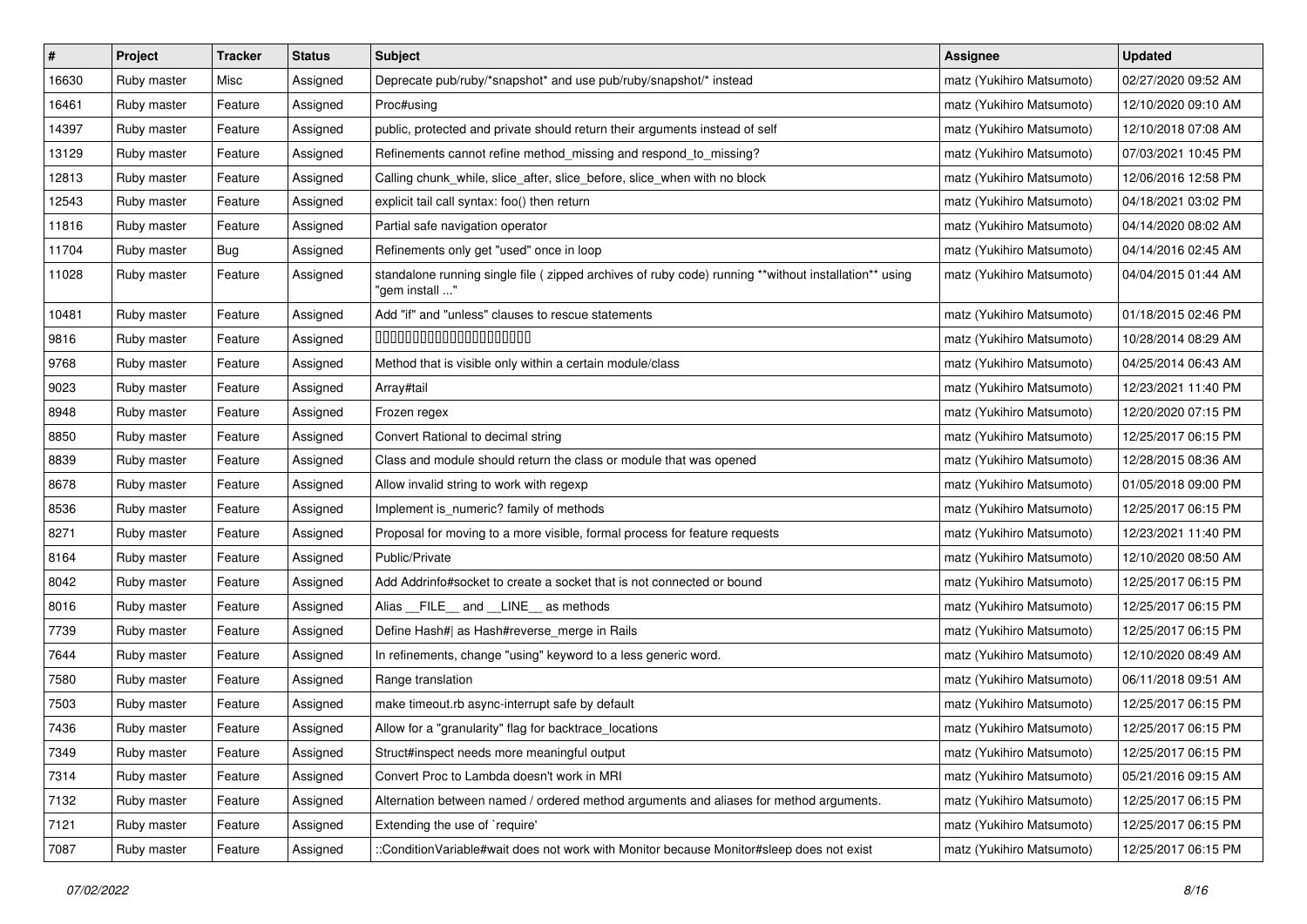| $\pmb{\#}$ | Project     | <b>Tracker</b> | <b>Status</b> | Subject                                                                                                          | <b>Assignee</b>           | <b>Updated</b>      |
|------------|-------------|----------------|---------------|------------------------------------------------------------------------------------------------------------------|---------------------------|---------------------|
| 6842       | Ruby master | Feature        | Assigned      | Add Optional Arguments to String#strip                                                                           | matz (Yukihiro Matsumoto) | 08/24/2016 05:50 AM |
| 6841       | Ruby master | Feature        | Assigned      | Shorthand for Assigning Return Value of Method to Self                                                           | matz (Yukihiro Matsumoto) | 12/10/2020 08:53 AM |
| 6811       | Ruby master | Feature        | Assigned      | File, Dir and FileUtils should have bang-versions of singleton methods that fails silently                       | matz (Yukihiro Matsumoto) | 12/25/2017 06:15 PM |
| 6810       | Ruby master | Feature        | Assigned      | module A::B; end` is not equivalent to `module A; module B; end; end` with respect to constant<br>lookup (scope) | matz (Yukihiro Matsumoto) | 12/10/2020 09:22 AM |
| 6802       | Ruby master | Feature        | Assigned      | String#scan should have equivalent yielding MatchData                                                            | matz (Yukihiro Matsumoto) | 12/25/2017 06:15 PM |
| 6671       | Ruby master | Feature        | Assigned      | File.split_all and File.split_root                                                                               | matz (Yukihiro Matsumoto) | 12/25/2017 06:15 PM |
| 6648       | Ruby master | Feature        | Assigned      | Provide a standard API for retrieving all command-line flags passed to Ruby                                      | matz (Yukihiro Matsumoto) | 12/25/2017 06:15 PM |
| 6611       | Ruby master | Feature        | Assigned      | Comments requested on implementation of set_parse_func                                                           | matz (Yukihiro Matsumoto) | 12/25/2017 06:15 PM |
| 6596       | Ruby master | Feature        | Assigned      | New method `Array#indexes`                                                                                       | matz (Yukihiro Matsumoto) | 07/29/2020 01:41 AM |
| 6594       | Ruby master | Feature        | Assigned      | Integrated Functor                                                                                               | matz (Yukihiro Matsumoto) | 12/10/2020 08:53 AM |
| 6452       | Ruby master | Feature        | Assigned      | Allow extend to override class methods                                                                           | matz (Yukihiro Matsumoto) | 12/10/2020 08:53 AM |
| 6445       | Ruby master | Feature        | Assigned      | request for default length/position on string index                                                              | matz (Yukihiro Matsumoto) | 12/25/2017 06:15 PM |
| 6413       | Ruby master | Feature        | Assigned      | Make Dir.entries default to Dir.entries(Dir.pwd)                                                                 | matz (Yukihiro Matsumoto) | 12/25/2017 06:15 PM |
| 6376       | Ruby master | Feature        | Assigned      | Feature lookup and checking if feature is loaded                                                                 | matz (Yukihiro Matsumoto) | 12/25/2017 06:15 PM |
| 6354       | Ruby master | Feature        | Assigned      | Remove escape (break/return/redo/next support) from class/module scope                                           | matz (Yukihiro Matsumoto) | 12/25/2017 06:15 PM |
| 6337       | Ruby master | Feature        | Assigned      | FileUtils#sync                                                                                                   | matz (Yukihiro Matsumoto) | 12/25/2017 06:15 PM |
| 6317       | Ruby master | Feature        | Assigned      |                                                                                                                  | matz (Yukihiro Matsumoto) | 12/25/2017 06:15 PM |
| 6309       | Ruby master | Feature        | Assigned      | Add a reference queue for weak references                                                                        | matz (Yukihiro Matsumoto) | 08/23/2020 09:07 PM |
| 6308       | Ruby master | Feature        | Assigned      | Eliminate delegation from WeakRef                                                                                | matz (Yukihiro Matsumoto) | 12/23/2021 11:40 PM |
| 6293       | Ruby master | Feature        | Assigned      | new queue / blocking queues                                                                                      | matz (Yukihiro Matsumoto) | 12/25/2017 06:15 PM |
| 6277       | Ruby master | Feature        | Assigned      | Hash#convert key                                                                                                 | matz (Yukihiro Matsumoto) | 12/25/2017 06:15 PM |
| 5970       | Ruby master | Feature        | Assigned      | Add Enumerable#join with same semantics as Array#join                                                            | matz (Yukihiro Matsumoto) | 12/25/2017 06:15 PM |
| 5945       | Ruby master | Feature        | Assigned      | Add the ability to mark a at_exit as process-local.                                                              | matz (Yukihiro Matsumoto) | 10/10/2018 08:29 AM |
| 5825       | Ruby master | Feature        | Assigned      | Sweet instance var assignment in the object initializer                                                          | matz (Yukihiro Matsumoto) | 12/10/2020 08:53 AM |
| 5781       | Ruby master | Feature        | Assigned      | Query attributes (attribute methods ending in `?` mark)                                                          | matz (Yukihiro Matsumoto) | 01/10/2020 06:34 AM |
| 5749       | Ruby master | Feature        | Assigned      | new method String#match_all needed                                                                               | matz (Yukihiro Matsumoto) | 12/25/2017 06:15 PM |
| 5741       | Ruby master | Feature        | Assigned      | Secure Erasure of Passwords                                                                                      | matz (Yukihiro Matsumoto) | 12/25/2017 06:15 PM |
| 5643       | Ruby master | Feature        | Assigned      | require/load options and binding option                                                                          | matz (Yukihiro Matsumoto) | 12/25/2017 06:15 PM |
| 5582       | Ruby master | Feature        | Assigned      | Allow clone of singleton methods on a BasicObject                                                                | matz (Yukihiro Matsumoto) | 12/25/2017 06:15 PM |
| 5558       | Ruby master | Feature        | Assigned      | String#% strange arity errors                                                                                    | matz (Yukihiro Matsumoto) | 12/25/2017 06:15 PM |
| 5456       | Ruby master | Feature        | Assigned      | kernel#syscall() should be removed.                                                                              | matz (Yukihiro Matsumoto) | 12/10/2020 08:46 AM |
| 5445       | Ruby master | Feature        | Assigned      | Need RUBYOPT - r before ARGV - r                                                                                 | matz (Yukihiro Matsumoto) | 12/25/2017 06:15 PM |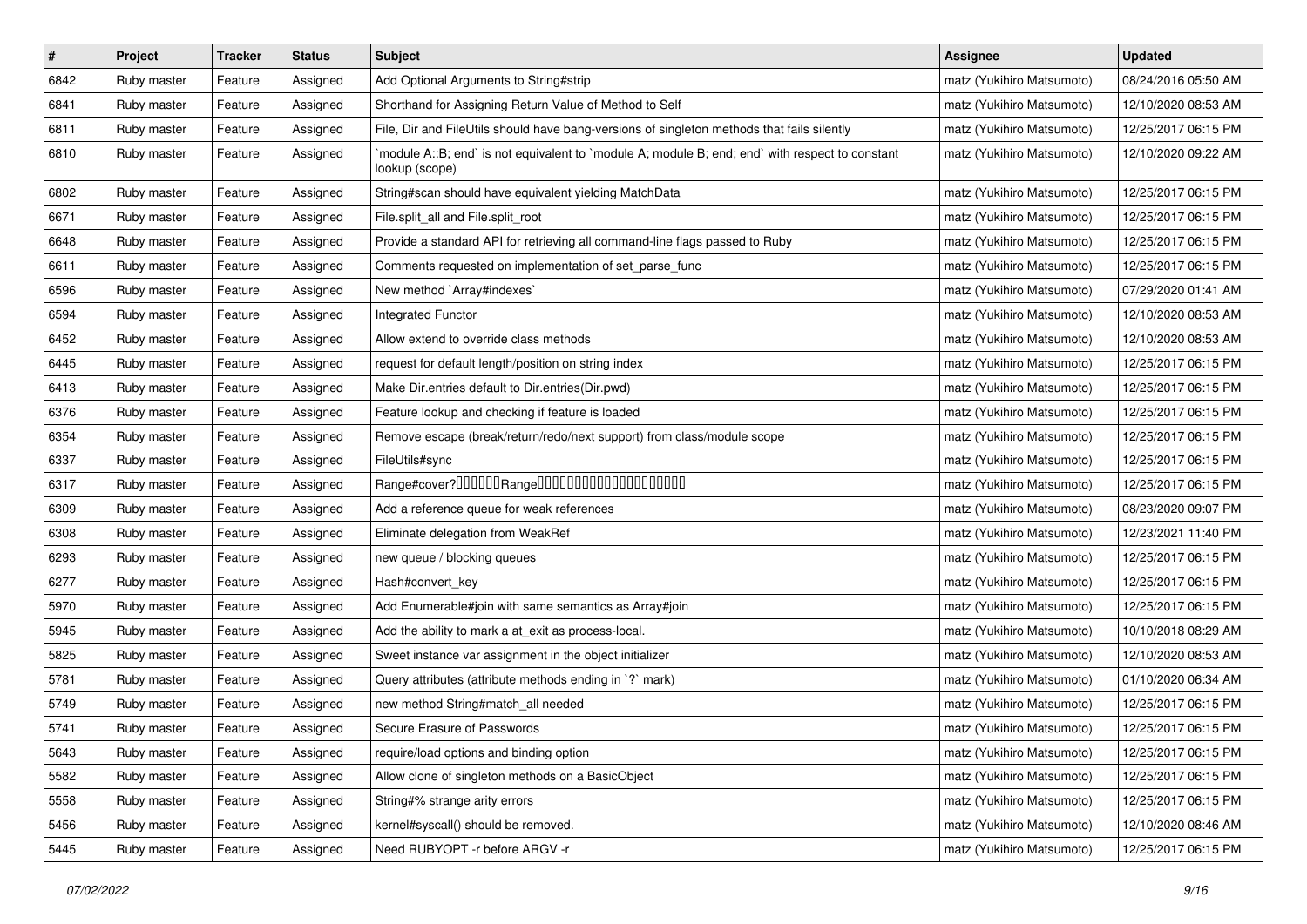| $\pmb{\#}$ | Project     | <b>Tracker</b> | <b>Status</b> | <b>Subject</b>                                                                     | <b>Assignee</b>           | <b>Updated</b>      |
|------------|-------------|----------------|---------------|------------------------------------------------------------------------------------|---------------------------|---------------------|
| 5389       | Ruby master | Feature        | Assigned      | New method Enumerator#iterate                                                      | matz (Yukihiro Matsumoto) | 12/25/2017 06:15 PM |
| 5129       | Ruby master | Feature        | Assigned      | Create a core class "FileArray" and make "ARGF" its instance                       | matz (Yukihiro Matsumoto) | 01/23/2018 02:02 PM |
| 5064       | Ruby master | Feature        | Assigned      | HTTP user-agent class                                                              | matz (Yukihiro Matsumoto) | 12/25/2017 06:15 PM |
| 5007       | Ruby master | Feature        | Assigned      | Proc#call_under: Unifying instance_eval and instance_exec                          | matz (Yukihiro Matsumoto) | 04/19/2018 07:57 AM |
| 4824       | Ruby master | Feature        | Assigned      | Provide method Kernel#executed?                                                    | matz (Yukihiro Matsumoto) | 03/05/2018 04:57 AM |
| 4818       | Ruby master | Feature        | Assigned      | Add method marshalable?                                                            | matz (Yukihiro Matsumoto) | 12/25/2017 06:15 PM |
| 4592       | Ruby master | Feature        | Assigned      | Tempfile0000000                                                                    | matz (Yukihiro Matsumoto) | 12/25/2017 06:14 PM |
| 4539       | Ruby master | Feature        | Assigned      | Array#zip_with                                                                     | matz (Yukihiro Matsumoto) | 11/28/2019 08:23 AM |
| 4521       | Ruby master | Feature        | Assigned      | NoMethodError#message may take very long to execute                                | matz (Yukihiro Matsumoto) | 12/25/2017 06:14 PM |
| 4514       | Ruby master | Feature        | Assigned      | #deep_clone and #deep_dup for Objects                                              | matz (Yukihiro Matsumoto) | 12/25/2017 06:14 PM |
| 18159      | Ruby master | Feature        | Open          | Integrate functionality of dead_end gem into Ruby                                  | matz (Yukihiro Matsumoto) | 06/17/2022 02:06 PM |
| 17849      | Ruby master | Feature        | Open          | Fix Timeout timeout so that it can be used in threaded Web servers                 | matz (Yukihiro Matsumoto) | 04/10/2022 06:26 AM |
| 17830      | Ruby master | Feature        | Open          | Add Integer#previous and Integer#prev                                              | matz (Yukihiro Matsumoto) | 04/27/2021 11:35 PM |
| 17785      | Ruby master | Feature        | Open          | Allow named parameters to be keywords                                              | matz (Yukihiro Matsumoto) | 12/17/2021 06:10 PM |
| 17288      | Ruby master | Feature        | Open          | Optimize __send__ call with a literal method name                                  | matz (Yukihiro Matsumoto) | 10/30/2020 12:17 AM |
| 17279      | Ruby master | Feature        | Open          | Allow a negative step in Range#step with a block                                   | matz (Yukihiro Matsumoto) | 10/22/2020 02:23 AM |
| 17184      | Ruby master | Feature        | Open          | No stdlib function to perform simple string replacement                            | matz (Yukihiro Matsumoto) | 02/23/2021 09:27 PM |
| 16992      | Ruby master | Feature        | Open          | Sets: officially ordered                                                           | matz (Yukihiro Matsumoto) | 09/03/2020 02:08 PM |
| 16986      | Ruby master | Feature        | Open          | Anonymous Struct literal                                                           | matz (Yukihiro Matsumoto) | 01/15/2022 04:57 PM |
| 16894      | Ruby master | Feature        | Open          | Integer division for Ruby 3                                                        | matz (Yukihiro Matsumoto) | 05/18/2020 03:41 PM |
| 16495      | Ruby master | Feature        | Open          | Inconsistent quotes in error messages                                              | matz (Yukihiro Matsumoto) | 06/15/2022 04:21 PM |
| 15991      | Ruby master | Feature        | Open          | Allow questionmarks in variable names                                              | matz (Yukihiro Matsumoto) | 07/30/2019 03:57 AM |
| 15837      | Ruby master | Feature        | Open          | Module#name_components                                                             | matz (Yukihiro Matsumoto) | 05/08/2019 10:29 AM |
| 15764      | Ruby master | <b>Bug</b>     | Open          | Whitespace and control characters should not be permitted in tokens                | matz (Yukihiro Matsumoto) | 04/22/2019 07:48 AM |
| 15445      | Ruby master | Feature        | Open          | Reject '.123' in Float() method                                                    | matz (Yukihiro Matsumoto) | 01/10/2019 07:59 AM |
| 15330      | Ruby master | Feature        | Open          | autoload_relative                                                                  | matz (Yukihiro Matsumoto) | 06/19/2022 11:25 PM |
| 15277      | Ruby master | Feature        | Open          | at exec                                                                            | matz (Yukihiro Matsumoto) | 05/25/2020 01:09 AM |
| 15192      | Ruby master | Feature        | Open          | Introduce a new "shortcut assigning" syntax to convenient setup instance variables | matz (Yukihiro Matsumoto) | 12/14/2021 06:42 PM |
| 15112      | Ruby master | Feature        | Open          | Introducing the short form of `STDERR.puts expr.inspect`.                          | matz (Yukihiro Matsumoto) | 10/12/2018 02:02 AM |
| 14982      | Ruby master | Feature        | Open          | Improve namespace system in ruby to avoiding top-level names chaos                 | matz (Yukihiro Matsumoto) | 12/31/2021 05:39 PM |
| 14927      | Ruby master | Feature        | Open          | Loading multiple files at once                                                     | matz (Yukihiro Matsumoto) | 09/18/2018 12:38 AM |
| 14760      | Ruby master | Misc           | Open          | cross-thread IO#close semantics                                                    | matz (Yukihiro Matsumoto) | 05/17/2018 08:21 AM |
| 14724      | Ruby master | Feature        | Open          | chains of inequalities                                                             | matz (Yukihiro Matsumoto) | 05/19/2018 01:06 AM |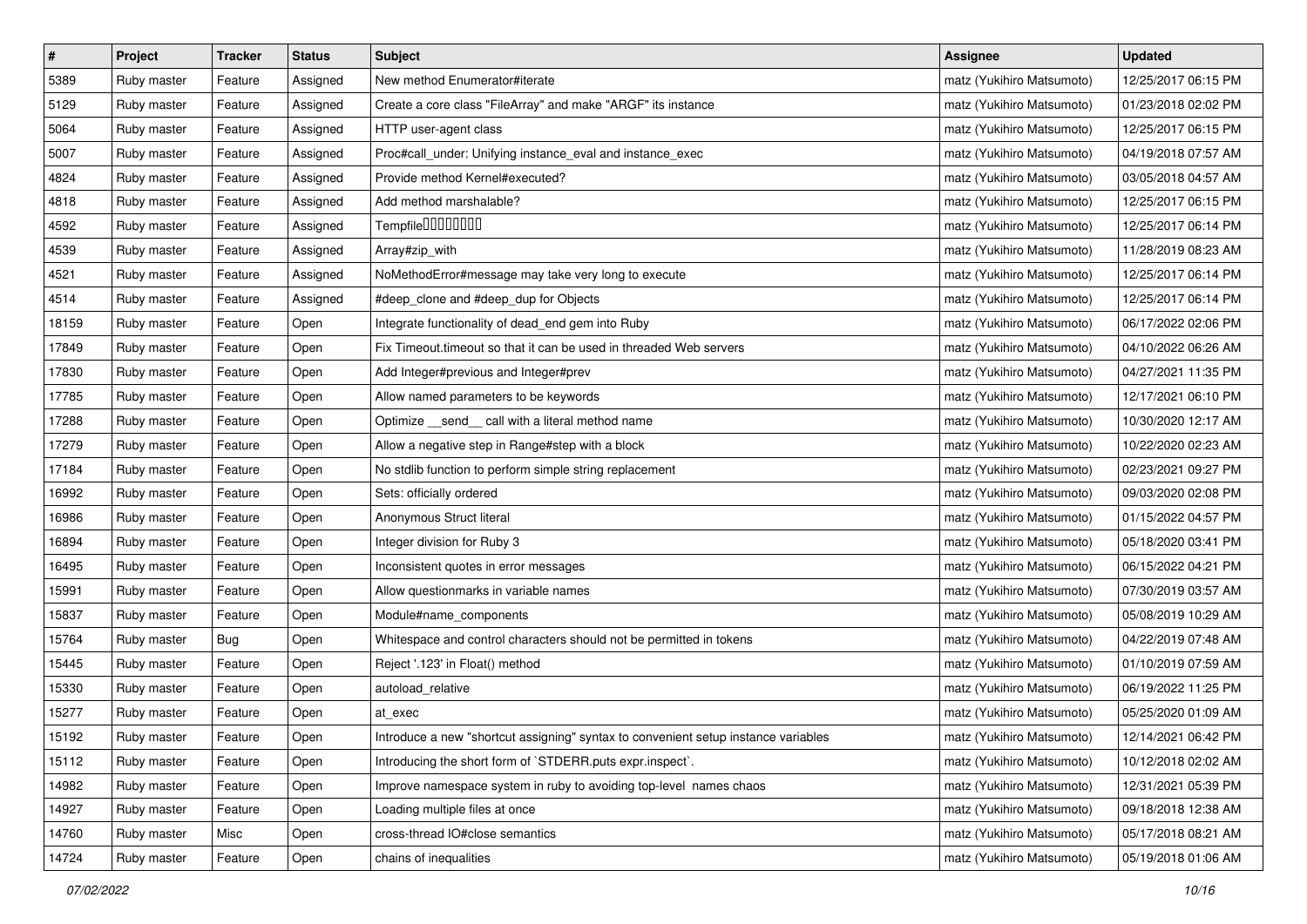| $\vert$ # | Project     | Tracker | <b>Status</b> | <b>Subject</b>                                                                            | <b>Assignee</b>           | <b>Updated</b>      |
|-----------|-------------|---------|---------------|-------------------------------------------------------------------------------------------|---------------------------|---------------------|
| 14609     | Ruby master | Feature | Open          | Let `Kernel#p` without an argument print the receiver                                     | matz (Yukihiro Matsumoto) | 02/08/2020 08:43 PM |
| 14546     | Ruby master | Feature | Open          | Hash#delete!                                                                              | matz (Yukihiro Matsumoto) | 05/30/2018 08:24 PM |
| 14128     | Ruby master | Feature | Open          | Introduce Hash#delete default value                                                       | matz (Yukihiro Matsumoto) | 11/25/2017 04:41 PM |
| 12306     | Ruby master | Feature | Open          | Implement String #blank? #present? and improve #strip and family to handle unicode        | matz (Yukihiro Matsumoto) | 07/22/2018 10:55 PM |
| 12244     | Ruby master | Feature | Open          | Add a way to `integer - integer % num`                                                    | matz (Yukihiro Matsumoto) | 05/17/2016 06:05 AM |
| 12019     | Ruby master | Feature | Open          | Better low-level support for writing concurrent libraries                                 | matz (Yukihiro Matsumoto) | 12/23/2021 11:43 PM |
| 11882     | Ruby master | Feature | Open          | Map or NamedMap                                                                           | matz (Yukihiro Matsumoto) | 01/17/2021 01:31 PM |
| 11735     | Ruby master | Feature | Open          | Porting String#squish and String#squish! from Ruby on Rails' Active Support               | matz (Yukihiro Matsumoto) | 06/24/2016 08:02 AM |
| 11627     | Ruby master | Feature | Open          | make `nonzero` an alias of `nonzero?`                                                     | matz (Yukihiro Matsumoto) | 12/23/2021 11:43 PM |
| 11518     | Ruby master | Feature | Open          | Queue enhancement - promote! and promote_all!                                             | matz (Yukihiro Matsumoto) | 09/17/2015 08:40 PM |
| 11517     | Ruby master | Feature | Open          | Queue enhancement - conditional pop                                                       | matz (Yukihiro Matsumoto) | 09/17/2015 09:02 PM |
| 11390     | Ruby master | Feature | Open          | Allow symbols starting with numbers                                                       | matz (Yukihiro Matsumoto) | 08/14/2015 05:23 AM |
| 11307     | Ruby master | Feature | Open          | exception-free non-blocking Queue#pop                                                     | matz (Yukihiro Matsumoto) | 06/25/2015 11:06 PM |
| 11181     | Ruby master | Feature | Open          | Add a line directive to Ruby                                                              | matz (Yukihiro Matsumoto) | 01/26/2016 02:04 AM |
| 11122     | Ruby master | Feature | Open          | exception-free non-blocking Queue/SizedQueue operations                                   | matz (Yukihiro Matsumoto) | 05/06/2015 08:53 PM |
| 10574     | Ruby master | Feature | Open          | Add String#Ichomp and String.Ichomp!                                                      | matz (Yukihiro Matsumoto) | 12/15/2014 04:34 PM |
| 10549     | Ruby master | Feature | Open          | Deprecate each_with_index and each_with_object in favor of with_index and with_object     | matz (Yukihiro Matsumoto) | 07/27/2021 11:09 AM |
| 10541     | Ruby master | Misc    | Open          | Remove shorthand string interpolation syntax                                              | matz (Yukihiro Matsumoto) | 10/08/2015 05:44 PM |
| 10498     | Ruby master | Feature | Open          | Make `loop` yield a counter                                                               | matz (Yukihiro Matsumoto) | 01/05/2018 09:01 PM |
| 10489     | Ruby master | Feature | Open          | Add inherit method for clearer and multiple inheritance                                   | matz (Yukihiro Matsumoto) | 12/10/2020 08:53 AM |
| 10404     | Ruby master | Feature | Open          | Allow individual finalizers to be removed with ObjectSpace.undefine_finalizer             | matz (Yukihiro Matsumoto) | 10/20/2014 08:14 AM |
| 10287     | Ruby master | Feature | Open          | rename COLON3 to COLON2_HEAD.                                                             | matz (Yukihiro Matsumoto) | 07/27/2021 09:34 AM |
| 9704      | Ruby master | Feature | Open          | Refinements as files instead of modules                                                   | matz (Yukihiro Matsumoto) | 10/11/2016 06:36 PM |
| 9614      | Ruby master | Feature | Open          | ordering of non-Hash items which use st_ internally                                       | matz (Yukihiro Matsumoto) | 01/05/2018 09:00 PM |
| 9123      | Ruby master | Feature | Open          | Make Numeric#nonzero? behavior consistent with Numeric#zero?                              | matz (Yukihiro Matsumoto) | 06/11/2019 12:55 PM |
| 9070      | Ruby master | Feature | Open          | Introduce `---` as synonym of `end` keyword                                               | matz (Yukihiro Matsumoto) | 11/02/2013 03:23 AM |
| 9043      | Ruby master | Feature | Open          | Add String#f method as shortcut for #freeze                                               | matz (Yukihiro Matsumoto) | 01/05/2018 09:00 PM |
| 8804      | Ruby master | Feature | Open          | ONCE syntax                                                                               | matz (Yukihiro Matsumoto) | 01/04/2020 08:26 PM |
| 8663      | Ruby master | Feature | Open          | Officialy alias ArgumentError to ArgError                                                 | matz (Yukihiro Matsumoto) | 08/09/2013 07:42 PM |
| 8478      | Ruby master | Feature | Open          | The hash returned by Enumerable#group_by should have an empty array for its default value | matz (Yukihiro Matsumoto) | 06/04/2013 03:56 PM |
| 8232      | Ruby master | Feature | Open          | Rudiments of abstract algebra in Ruby                                                     | matz (Yukihiro Matsumoto) | 04/09/2013 01:47 AM |
| 8229      | Ruby master | Feature | Open          | extend Hash.include?                                                                      | matz (Yukihiro Matsumoto) | 12/10/2020 08:53 AM |
| 8061      | Ruby master | Feature | Open          | 000000000000000                                                                           | matz (Yukihiro Matsumoto) | 12/25/2017 06:15 PM |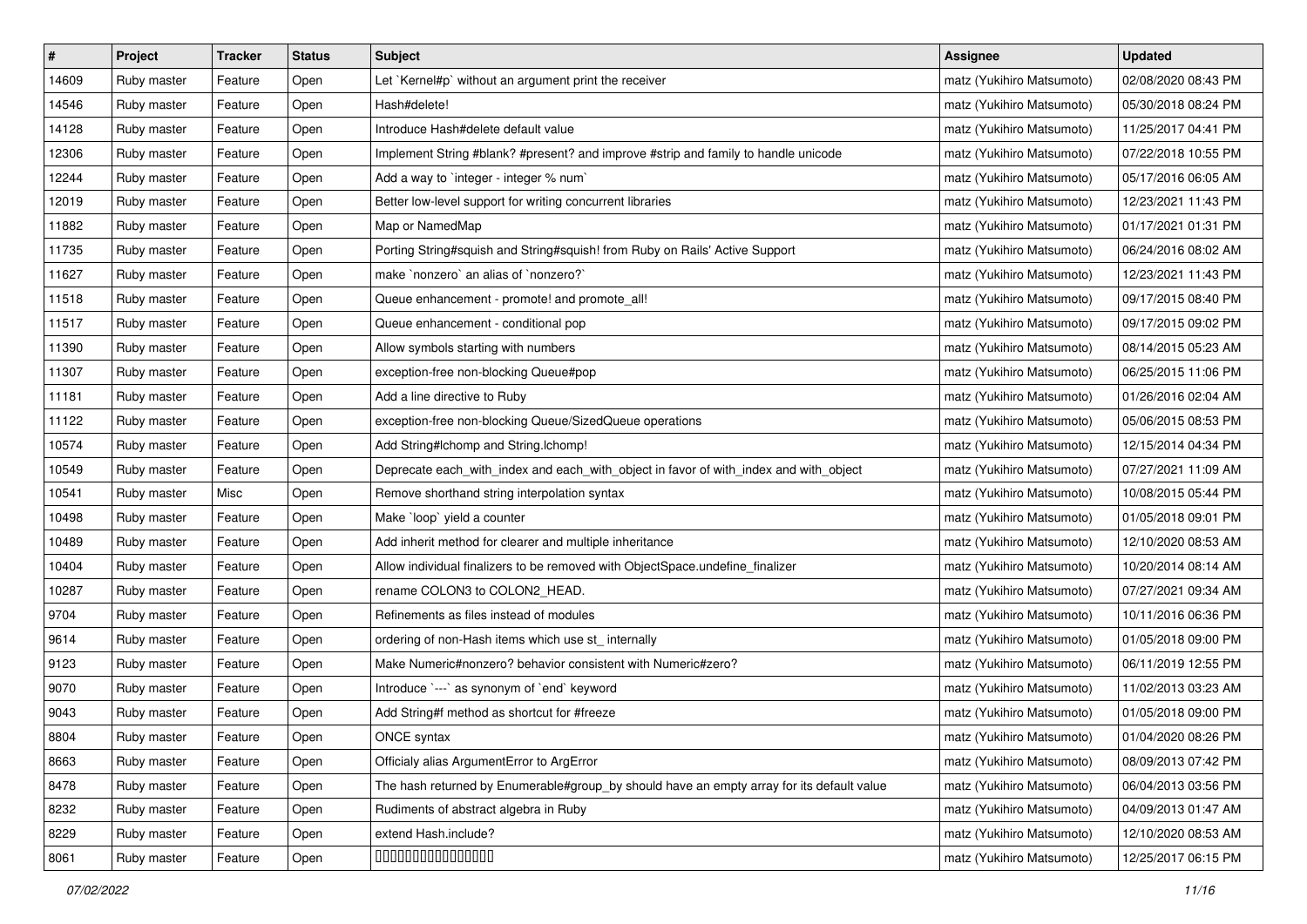| $\sharp$ | Project     | Tracker | <b>Status</b> | <b>Subject</b>                                                                    | <b>Assignee</b>                         | <b>Updated</b>      |
|----------|-------------|---------|---------------|-----------------------------------------------------------------------------------|-----------------------------------------|---------------------|
| 7914     | Ruby master | Feature | Open          | Case for local class methods                                                      | matz (Yukihiro Matsumoto)               | 12/25/2017 06:15 PM |
| 7883     | Ruby master | Feature | Open          | Add Regex#to_proc                                                                 | matz (Yukihiro Matsumoto)               | 12/25/2017 06:15 PM |
| 7876     | Ruby master | Feature | Open          | Add method for accessing Class from within Singleton Class                        | matz (Yukihiro Matsumoto)               | 12/25/2017 06:15 PM |
| 7848     | Ruby master | Feature | Open          | Restore default state for core ruby objects                                       | matz (Yukihiro Matsumoto)               | 12/25/2017 06:15 PM |
| 7795     | Ruby master | Feature | Open          | Symbol.defined? and/or to_existing_symbol                                         | matz (Yukihiro Matsumoto)               | 12/25/2017 06:15 PM |
| 7748     | Ruby master | Feature | Open          | Contextual send                                                                   | matz (Yukihiro Matsumoto)               | 12/10/2020 08:53 AM |
| 7704     | Ruby master | Feature | Open          | Add a list of enabled (experimental) language features.                           | matz (Yukihiro Matsumoto)               | 12/25/2017 06:15 PM |
| 7702     | Ruby master | Feature | Open          | Remove Proc#binding                                                               | matz (Yukihiro Matsumoto)               | 07/15/2019 07:39 PM |
| 7657     | Ruby master | Feature | Open          | Array#& doesn't accept Enumerables                                                | matz (Yukihiro Matsumoto)               | 12/25/2017 06:15 PM |
| 7654     | Ruby master | Feature | Open          | Add optional code block to IO::readlines                                          | matz (Yukihiro Matsumoto)               | 12/25/2017 06:15 PM |
| 7614     | Ruby master | Feature | Open          | alias_accessor                                                                    | matz (Yukihiro Matsumoto)               | 12/25/2017 06:15 PM |
| 7611     | Ruby master | Feature | Open          | Focal method for all loads/requires                                               | matz (Yukihiro Matsumoto)               | 12/25/2017 06:15 PM |
| 7604     | Ruby master | Feature | Open          | Make === comparison operator ability to delegate comparison to an argument        | matz (Yukihiro Matsumoto)               | 12/25/2017 06:15 PM |
| 7548     | Ruby master | Feature | Open          | <b>Load and Require Callbacks</b>                                                 | matz (Yukihiro Matsumoto)               | 12/25/2017 06:15 PM |
| 7546     | Ruby master | Feature | Open          | Change behavior of `Array#slice` for an argument of `Range` class                 | matz (Yukihiro Matsumoto)               | 12/10/2020 08:49 AM |
| 7444     | Ruby master | Feature | Open          | Array#product_set                                                                 | matz (Yukihiro Matsumoto)               | 12/25/2017 06:15 PM |
| 7377     | Ruby master | Feature | Open          | #indetical? as an alias for #equal?                                               | matz (Yukihiro Matsumoto)               | 12/25/2017 06:15 PM |
| 7149     | Ruby master | Feature | Open          | Constant magic for everyone.                                                      | matz (Yukihiro Matsumoto)               | 12/25/2017 06:15 PM |
| 6869     | Ruby master | Feature | Open          | Do not treat `_` parameter exceptionally                                          | matz (Yukihiro Matsumoto)               | 12/10/2020 08:58 AM |
| 6817     | Ruby master | Feature | Open          | Partial application                                                               | matz (Yukihiro Matsumoto)               | 12/25/2017 06:15 PM |
| 6641     | Ruby master | Feature | Open          | Hash.auto constructor                                                             | matz (Yukihiro Matsumoto)               | 12/25/2017 06:15 PM |
| 18439    | Ruby master | Feature | Open          | Support YJIT for VC++                                                             | maximecb (Maxime<br>Chevalier-Boisvert) | 01/10/2022 11:29 PM |
| 18677    | Ruby master | Bug     | Assigned      | BigDecimal#power (**) returns FloatDomainError when passing an infinite parameter | mrkn (Kenta Murata)                     | 04/20/2022 02:04 AM |
| 17339    | Ruby master | Feature | Assigned      | Semantic grouping with BigDecimal#to_s                                            | mrkn (Kenta Murata)                     | 12/20/2021 12:39 PM |
| 16350    | Ruby master | Feature | Assigned      | ArithmeticSequence#member? can result in infinite loop                            | mrkn (Kenta Murata)                     | 05/29/2020 10:26 PM |
| 14476    | Ruby master | Feature | Assigned      | Adding same_all? for checking whether all items in an Array are same              | mrkn (Kenta Murata)                     | 08/28/2020 01:10 PM |
| 10782    | Ruby master | Feature | Assigned      | Patch: Add constants for BigDecimal for ZERO, ONE, TEN                            | mrkn (Kenta Murata)                     | 05/21/2015 08:13 AM |
| 8295     | Ruby master | Feature | Assigned      | Float I Rational IIIIIIIIIIIIIIIIIII BigDecimal IIIIIIIIII                        | mrkn (Kenta Murata)                     | 12/25/2017 06:15 PM |
| 7321     | Ruby master | Feature | Assigned      | Newton.#nsolve 00 2 00000000000                                                   | mrkn (Kenta Murata)                     | 12/25/2017 06:15 PM |
| 6973     | Ruby master | Feature | Assigned      | Add an #integral? method to Numeric to test for whole-number values               | mrkn (Kenta Murata)                     | 12/25/2017 06:15 PM |
| 6857     | Ruby master | Feature | Assigned      | bigdecimal/math BigMath.E/BigMath.exp R. P. Feynman inspired optimization         | mrkn (Kenta Murata)                     | 12/25/2017 06:15 PM |
| 5310     | Ruby master | Feature | Assigned      | Integral objects                                                                  | mrkn (Kenta Murata)                     | 12/25/2017 06:15 PM |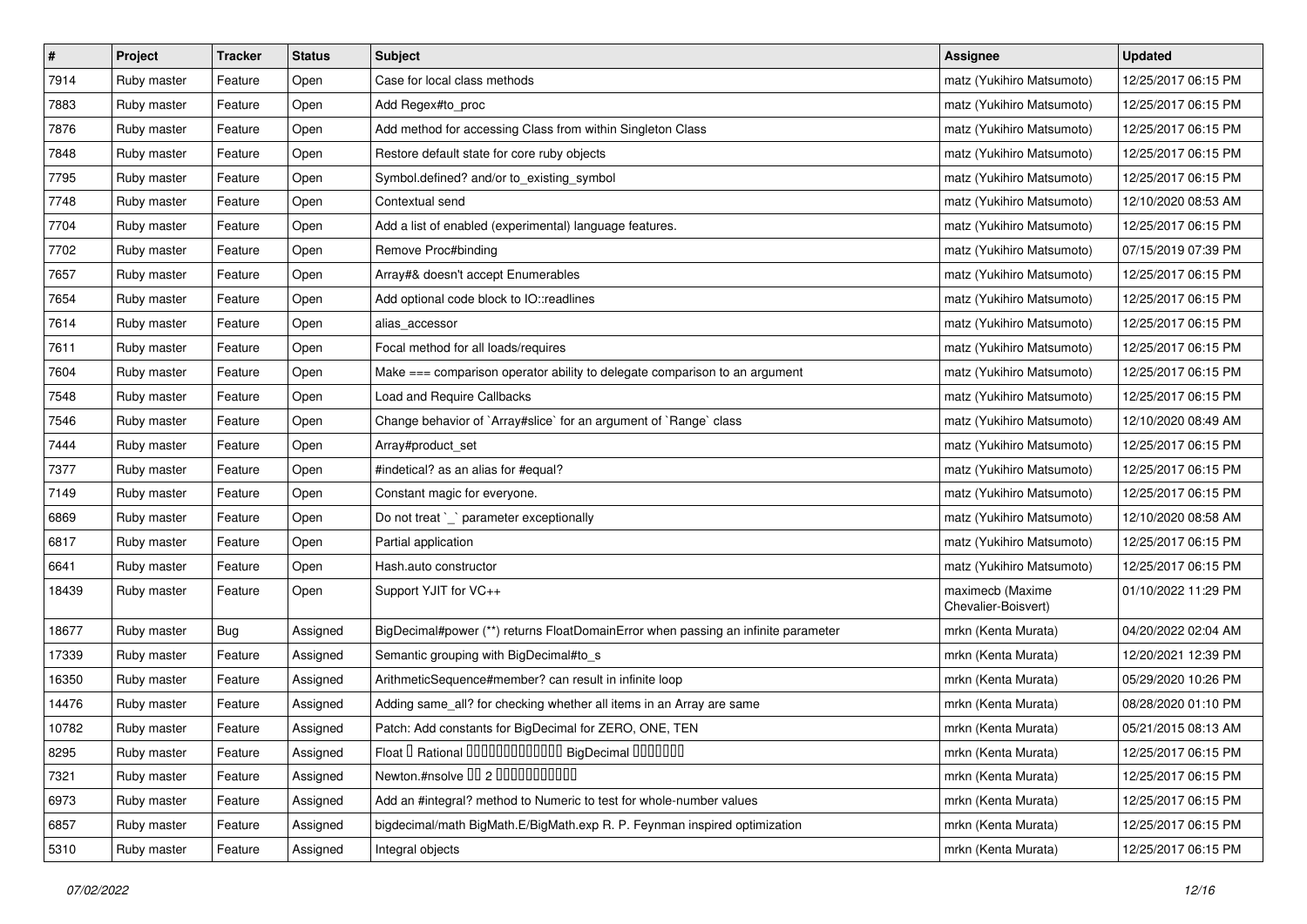| $\pmb{\#}$ | Project     | <b>Tracker</b> | <b>Status</b> | <b>Subject</b>                                                                                               | <b>Assignee</b>         | <b>Updated</b>      |
|------------|-------------|----------------|---------------|--------------------------------------------------------------------------------------------------------------|-------------------------|---------------------|
| 5179       | Ruby master | <b>Bug</b>     | Assigned      | Complex#rationalize and to_r with approximate zeros                                                          | mrkn (Kenta Murata)     | 01/17/2020 03:00 AM |
| 5133       | Ruby master | Feature        | Assigned      | Array#unzip as an alias of Array#transpose                                                                   | mrkn (Kenta Murata)     | 12/25/2017 06:15 PM |
| 5654       | Ruby master | Feature        | Assigned      | Introduce global lock to avoid concurrent require                                                            | nahi (Hiroshi Nakamura) | 12/25/2017 06:15 PM |
| 18371      | Ruby master | Misc           | Assigned      | Release branches (release information in general)                                                            | naruse (Yui NARUSE)     | 03/23/2022 10:32 PM |
| 17638      | Ruby master | Feature        | Assigned      | Support backtracing with the libbacktrace library                                                            | naruse (Yui NARUSE)     | 03/05/2021 03:40 PM |
| 17111      | Ruby master | Feature        | Assigned      | Improve performance of Net::HTTPHeader#set form by 40%                                                       | naruse (Yui NARUSE)     | 08/10/2020 05:36 AM |
| 13221      | Ruby master | Feature        | Assigned      | [PATCH] gems/bundled_gems: add "curses" RubyGem                                                              | naruse (Yui NARUSE)     | 09/25/2017 06:32 PM |
| 11526      | Ruby master | Bug            | Assigned      | Streaming HTTP requests are not idempotent and should not be retried                                         | naruse (Yui NARUSE)     | 07/01/2019 09:16 PM |
| 9020       | Ruby master | Feature        | Assigned      | Net::HTTPResponse predicate/query methods                                                                    | naruse (Yui NARUSE)     | 12/25/2017 06:15 PM |
| 6265       | Ruby master | Feature        | Assigned      | Remove 'useless' 'concatenation' syntax                                                                      | naruse (Yui NARUSE)     | 08/10/2016 02:36 AM |
| 5764       | Ruby master | Feature        | Assigned      | Net::HTTP should assume HTTP/0.9 on unexpected responses                                                     | naruse (Yui NARUSE)     | 07/15/2019 05:06 PM |
| 5461       | Ruby master | Feature        | Assigned      | Add pipelining to Net::HTTP                                                                                  | naruse (Yui NARUSE)     | 12/25/2017 06:15 PM |
| 16559      | Ruby master | Feature        | Open          | Net::HTTP#request injects "Connection: close" header if #started? is false, wasting HTTP server<br>resources | naruse (Yui NARUSE)     | 05/28/2020 07:37 PM |
| 15940      | Ruby master | Feature        | Open          | Coerce symbols internal fstrings in UTF8 rather than ASCII to better share memory with string literals       | naruse (Yui NARUSE)     | 07/30/2019 04:17 AM |
| 15931      | Ruby master | Feature        | Open          | encoding for CESU-8                                                                                          | naruse (Yui NARUSE)     | 12/20/2019 05:42 AM |
| 15007      | Ruby master | Misc           | Open          | Let all Init_xxx and extension APIs frequently called from init code paths be considered cold                | naruse (Yui NARUSE)     | 12/06/2018 11:05 AM |
| 10628      | Ruby master | Misc           | Open          | Peformance of URI module                                                                                     | naruse (Yui NARUSE)     | 12/26/2014 04:08 PM |
| 7892       | Ruby master | <b>Bug</b>     | Open          | MIME encoding bug of NKF.nkf                                                                                 | naruse (Yui NARUSE)     | 12/25/2017 06:15 PM |
| 17662      | Ruby master | Misc           | Assigned      | The heredoc pattern used in tests does not syntax highlight correctly in many editors                        | nobu (Nobuyoshi Nakada) | 06/30/2021 12:54 PM |
| 17578      | Ruby master | <b>Bug</b>     | Assigned      | mkmf experimental C++ Support                                                                                | nobu (Nobuyoshi Nakada) | 01/27/2021 03:51 AM |
| 16836      | Ruby master | <b>Bug</b>     | Assigned      | configure-time LDFLAGS leak into ruby pkg-config file                                                        | nobu (Nobuyoshi Nakada) | 08/14/2021 09:10 AM |
| 16747      | Ruby master | Misc           | Assigned      | Repository reorganization request                                                                            | nobu (Nobuyoshi Nakada) | 05/22/2020 01:30 PM |
| 16497      | Ruby master | Bug            | Assigned      | StringIO#internal_encoding is broken (more severely in 2.7)                                                  | nobu (Nobuyoshi Nakada) | 10/26/2021 04:31 PM |
| 16025      | Ruby master | Misc           | Assigned      | 'st_check_for_sizeof_st_index_t' declared as array with a negative size (emscripten)                         | nobu (Nobuyoshi Nakada) | 07/30/2019 11:20 AM |
| 15806      | Ruby master | Misc           | Assigned      | Explicitly initialise encodings on init to remove branches on encoding lookup                                | nobu (Nobuyoshi Nakada) | 08/29/2019 04:29 AM |
| 14543      | Ruby master | <b>Bug</b>     | Assigned      | 'make commit' show error of 'common-srcs'                                                                    | nobu (Nobuyoshi Nakada) | 06/02/2018 04:17 AM |
| 13577      | Ruby master | Feature        | Assigned      | Digest file accidentally receives File object but uses file path                                             | nobu (Nobuyoshi Nakada) | 05/20/2017 06:50 PM |
| 13516      | Ruby master | Feature        | Assigned      | Improve the text of the circular require warning                                                             | nobu (Nobuyoshi Nakada) | 08/31/2017 05:49 AM |
| 13298      | Ruby master | <b>Bug</b>     | Assigned      | mingw SEGV TestEnumerable#test_callcc                                                                        | nobu (Nobuyoshi Nakada) | 06/04/2021 03:41 AM |
| 13269      | Ruby master | <b>Bug</b>     | Assigned      | test/readline/test_readline.rb and mingw                                                                     | nobu (Nobuyoshi Nakada) | 03/13/2017 08:56 AM |
| 12725      | Ruby master | <b>Bug</b>     | Assigned      | Trying to use ./miniruby before it exists                                                                    | nobu (Nobuyoshi Nakada) | 04/28/2017 01:45 PM |
| 12473      | Ruby master | <b>Bug</b>     | Assigned      | Test failure on fedora with TestTimeExtension#test_huge_precision                                            | nobu (Nobuyoshi Nakada) | 04/28/2017 01:45 PM |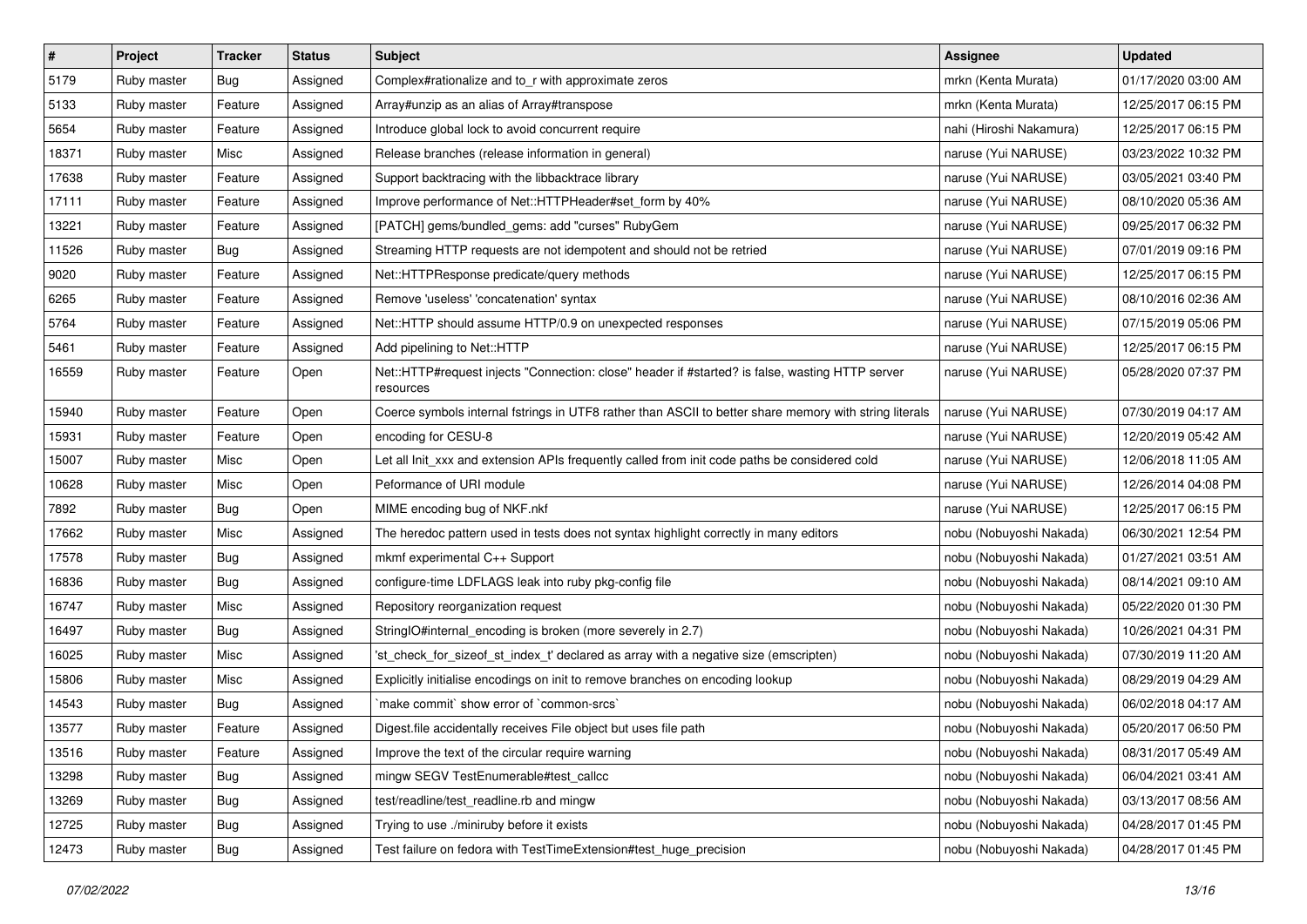| $\sharp$ | Project     | <b>Tracker</b> | <b>Status</b> | <b>Subject</b>                                                                                                                         | Assignee                 | <b>Updated</b>      |
|----------|-------------|----------------|---------------|----------------------------------------------------------------------------------------------------------------------------------------|--------------------------|---------------------|
| 12436    | Ruby master | <b>Bug</b>     | Assigned      | newline argument of File.open seems not respected on Windows                                                                           | nobu (Nobuyoshi Nakada)  | 10/25/2021 09:07 AM |
| 9955     | Ruby master | Bug            | Assigned      | issue building dll on mingw, library not found                                                                                         | nobu (Nobuyoshi Nakada)  | 01/05/2018 09:00 PM |
| 9010     | Ruby master | <b>Bug</b>     | Assigned      | ./configure --prefix= cannot handle directories with spaces                                                                            | nobu (Nobuyoshi Nakada)  | 04/26/2021 10:38 PM |
| 8959     | Ruby master | Feature        | Assigned      | Allow top level prepend                                                                                                                | nobu (Nobuyoshi Nakada)  | 10/16/2013 03:22 AM |
| 8460     | Ruby master | Feature        | Assigned      | PATCH: optparse: add keep_unknown option                                                                                               | nobu (Nobuyoshi Nakada)  | 05/27/2021 10:07 PM |
| 8299     | Ruby master | <b>Bug</b>     | Assigned      | Minor error in float parsing                                                                                                           | nobu (Nobuyoshi Nakada)  | 12/30/2019 03:00 AM |
| 7964     | Ruby master | <b>Bug</b>     | Assigned      | Writing an ASCII-8BIT String to a StringIO created from a UTF-8 String                                                                 | nobu (Nobuyoshi Nakada)  | 01/05/2018 09:00 PM |
| 7532     | Ruby master | Feature        | Assigned      | Hardcoded compiler location                                                                                                            | nobu (Nobuyoshi Nakada)  | 12/25/2017 06:15 PM |
| 7394     | Ruby master | Feature        | Assigned      | Enumerable#find ifnone parameter could be non-callable                                                                                 | nobu (Nobuyoshi Nakada)  | 02/10/2021 09:32 AM |
| 6769     | Ruby master | Feature        | Assigned      | rbinstall.rb: install both src and batch files separetely                                                                              | nobu (Nobuyoshi Nakada)  | 10/30/2015 12:38 PM |
| 6360     | Ruby master | Bug            | Assigned      | Debug information build even without requesting it                                                                                     | nobu (Nobuyoshi Nakada)  | 01/05/2018 09:00 PM |
| 6012     | Ruby master | Feature        | Assigned      | Proc#source_location also return the column                                                                                            | nobu (Nobuyoshi Nakada)  | 02/12/2019 07:49 AM |
| 5317     | Ruby master | <b>Bug</b>     | Assigned      |                                                                                                                                        | nobu (Nobuyoshi Nakada)  | 01/05/2018 09:00 PM |
| 4924     | Ruby master | Feature        | Assigned      | mkmf have_header fails with C++ headers                                                                                                | nobu (Nobuyoshi Nakada)  | 12/25/2017 06:15 PM |
| 2324     | Ruby master | Feature        | Assigned      | Dir instance methods for relative path                                                                                                 | nobu (Nobuyoshi Nakada)  | 12/25/2017 05:58 PM |
| 18623    | Ruby master | Bug            | Open          | make runnable' does not work                                                                                                           | nobu (Nobuyoshi Nakada)  | 03/16/2022 01:28 AM |
| 16978    | Ruby master | Feature        | Open          | Ruby should not use realpath for __FILE_                                                                                               | nobu (Nobuyoshi Nakada)  | 04/01/2022 11:30 AM |
| 16291    | Ruby master | Feature        | Open          | Introduce support for resize in rb_ary_freeze and prefer internal use of rb_ary_freeze and<br>rb_str_freeze for String and Array types | nobu (Nobuyoshi Nakada)  | 12/25/2020 02:43 AM |
| 15305    | Ruby master | Feature        | Open          | [PATCH] include/ruby/ruby.h (RB_ALLOCV*): remove GC guard                                                                              | nobu (Nobuyoshi Nakada)  | 07/27/2021 11:39 AM |
| 14971    | Ruby master | <b>Bug</b>     | Open          | error: implicit declaration of function 'rb_vm_call0                                                                                   | nobu (Nobuyoshi Nakada)  | 09/06/2018 03:53 AM |
| 14692    | Ruby master | Misc           | Open          | Question: Ruby stdlib's Option Parser                                                                                                  | nobu (Nobuyoshi Nakada)  | 04/22/2018 05:53 AM |
| 13378    | Ruby master | Feature        | Open          | Eliminate 4 of 8 syscalls when requiring file by absolute path                                                                         | nobu (Nobuyoshi Nakada)  | 06/16/2017 07:57 AM |
| 12064    | Ruby master | Feature        | Open          | Make creation of enc/unicode/casefold.h automatic again                                                                                | nobu (Nobuyoshi Nakada)  | 02/12/2016 06:13 AM |
| 11670    | Ruby master | Feature        | Open          | Show warning to make nested def obsolete                                                                                               | nobu (Nobuyoshi Nakada)  | 11/09/2015 07:40 AM |
| 10416    | Ruby master | Bug            | Open          | Create mechanism for updating of Unicode data files downstreams when we want                                                           | nobu (Nobuyoshi Nakada)  | 10/08/2021 06:40 AM |
| 8449     | Ruby master | Feature        | Open          | Array#ary_plus always returns an array                                                                                                 | nobu (Nobuyoshi Nakada)  | 06/02/2013 04:23 PM |
| 8270     | Ruby master | Feature        | Open          | Ruby should build without thread support (aka minix)                                                                                   | nobu (Nobuyoshi Nakada)  | 12/10/2020 08:53 AM |
| 7840     | Ruby master | <b>Bug</b>     | Open          | -Wdeclaration-after-statement is valid for C/ObjC but not for C++                                                                      | nobu (Nobuyoshi Nakada)  | 06/02/2020 04:41 PM |
| 7745     | Ruby master | Feature        | Open          | lib/observer.rb: Observers are compared by identity                                                                                    | nobu (Nobuyoshi Nakada)  | 12/25/2017 06:15 PM |
| 14901    | Ruby master | Feature        | Assigned      | [PATCH] do not block SIGCHLD in normal Ruby Threads                                                                                    | normalperson (Eric Wong) | 07/19/2021 05:23 AM |
| 13721    | Ruby master | Feature        | Assigned      | [PATCH] net/imap: dedupe attr keys in Net::IMAP::FetchData                                                                             | normalperson (Eric Wong) | 07/27/2017 09:51 AM |
| 15072    | Ruby master | <b>Bug</b>     | Open          | thread.c:4356:5: error: implicit declaration of function 'ubf_list_atfork'                                                             | normalperson (Eric Wong) | 09/20/2018 03:32 AM |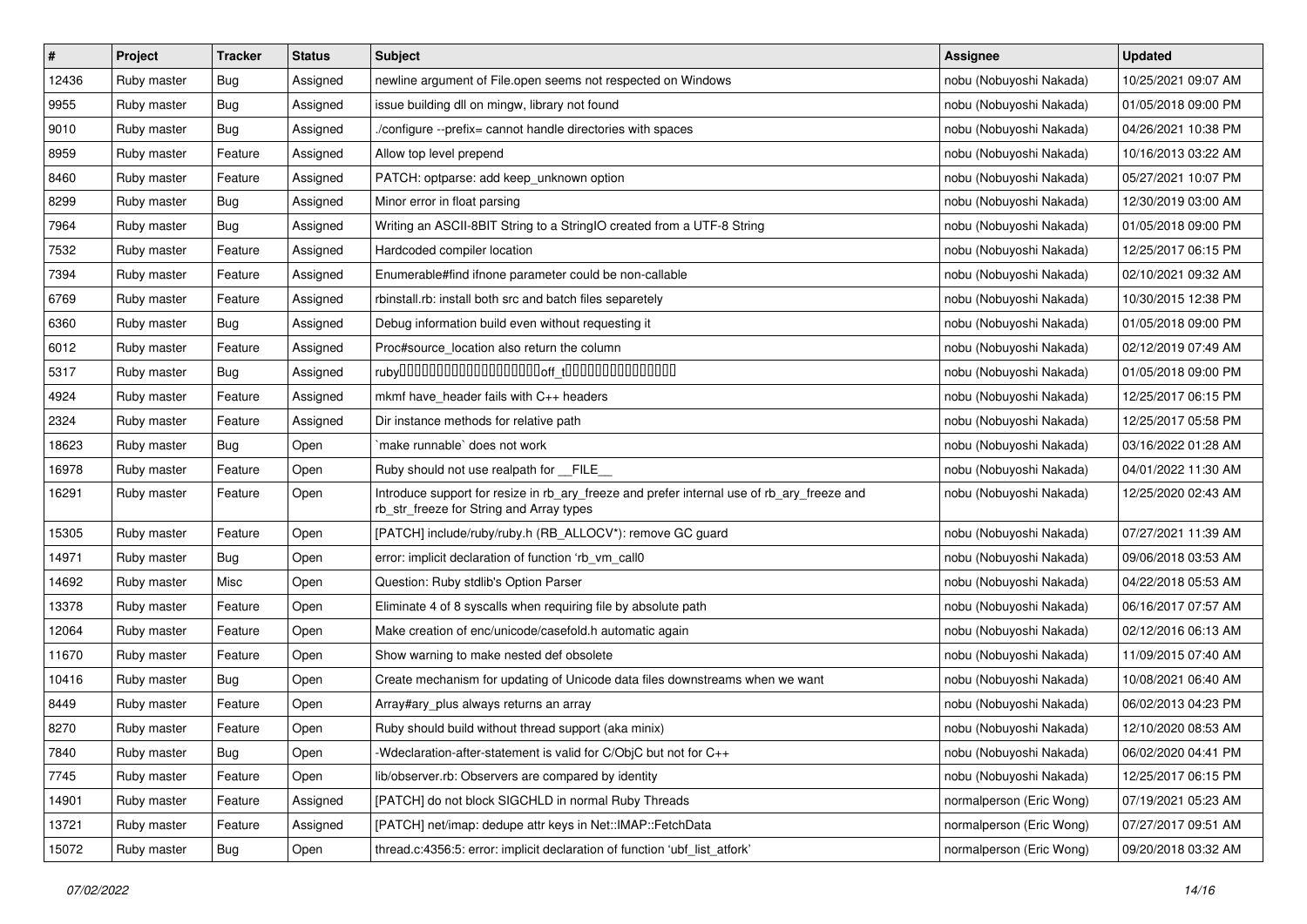| $\vert$ # | Project     | Tracker    | <b>Status</b> | <b>Subject</b>                                                                | <b>Assignee</b>                       | <b>Updated</b>      |
|-----------|-------------|------------|---------------|-------------------------------------------------------------------------------|---------------------------------------|---------------------|
| 11299     | Ruby master | Feature    | Open          | [PATCH] use Array instead of custom struct for generic ivars                  | normalperson (Eric Wong)              | 06/24/2015 12:38 AM |
| 10328     | Ruby master | Feature    | Open          | [PATCH] make OPT_SUPPORT_JOKE a proper VM option                              | normalperson (Eric Wong)              | 01/05/2018 09:01 PM |
| 18727     | Ruby master | Bug        | Assigned      | Make failed on x86_64-cygwin (LoadError)                                      | peterzhu2118 (Peter Zhu)              | 04/16/2022 05:15 AM |
| 16805     | Ruby master | Misc       | Assigned      | Coroutine's license is unclear                                                | ReiOdaira (Rei Odaira)                | 07/01/2021 10:09 PM |
| 12582     | Ruby master | <b>Bug</b> | Assigned      | OpenSSL Authenticated Encryption should check for tag length                  | rhenium (Kazuki Yamaguchi)            | 04/28/2017 01:45 PM |
| 12354     | Ruby master | Feature    | Assigned      | PKey::EC Can't output public key pem when private key exists                  | rhenium (Kazuki Yamaguchi)            | 07/24/2019 10:57 PM |
| 8126      | Ruby master | Feature    | Assigned      | OpenSSL::SSL::SSLSocket does not define #recv and #send messages              | rhenium (Kazuki Yamaguchi)            | 08/08/2019 11:05 PM |
| 18658     | Ruby master | Bug        | Open          | Need openssl 3 support for Ubuntu 22.04 (Ruby 2.7.x and 3.0.x)                | rhenium (Kazuki Yamaguchi)            | 05/30/2022 08:06 PM |
| 14412     | Ruby master | Feature    | Assigned      | DRb UNIX on local machine: add support for getpeereid()                       | seki (Masatoshi Seki)                 | 01/28/2018 12:51 PM |
| 13864     | Ruby master | Bug        | Assigned      | Rinda multicast test failures due to missing default route                    | seki (Masatoshi Seki)                 | 08/17/2021 07:16 AM |
| 5434      | Ruby master | Feature    | Assigned      | Allow per-class whitelisting of methods safe to expose through DRb            | seki (Masatoshi Seki)                 | 12/25/2017 06:15 PM |
| 12281     | Ruby master | Feature    | Assigned      | Allow lexically scoped use of refinements with `using {}` block syntax        | shugo (Shugo Maeda)                   | 06/13/2016 07:44 AM |
| 17376     | Ruby master | Misc       | Assigned      | Reduce number of GitHub Actions                                               | shyouhei (Shyouhei Urabe)             | 12/10/2020 11:50 AM |
| 17289     | Ruby master | <b>Bug</b> | Assigned      | Time#strftime occurs Segmentation Fault on ruby-2.7.2p137                     | shyouhei (Shyouhei Urabe)             | 11/05/2020 07:57 AM |
| 6682      | Ruby master | Feature    | Assigned      | Add a method to return an instance attached by a singleton class              | shyouhei (Shyouhei Urabe)             | 12/25/2017 06:15 PM |
| 18726     | Ruby master | Misc       | Open          | CI Error on c99 and c2x                                                       | shyouhei (Shyouhei Urabe)             | 04/19/2022 09:05 AM |
| 11955     | Ruby master | Feature    | Assigned      | Expose Object that Receives logs in Logger                                    | sonots (Naotoshi Seo)                 | 11/09/2017 11:35 AM |
| 9115      | Ruby master | Bug        | Assigned      | Logger traps all exceptions; breaks Timeout                                   | sonots (Naotoshi Seo)                 | 08/20/2019 12:47 PM |
| 13622     | Ruby master | Misc       | Assigned      | Documentation missing                                                         | stomar (Marcus Stollsteimer)          | 06/03/2017 07:27 AM |
| 15239     | Ruby master | Feature    | Assigned      | [patch] test-spec win32ole                                                    | suke (Masaki Suketa)                  | 12/29/2019 01:04 PM |
| 6613      | Ruby master | Feature    | Assigned      | VT_RECORD, IRecordInfo Support in WIN32OLE                                    | suke (Masaki Suketa)                  | 12/25/2017 06:15 PM |
| 5334      | Ruby master | Bug        | Assigned      | Segmentation fault in InternetExplorer IServiceProvider interface             | suke (Masaki Suketa)                  | 12/30/2019 03:00 AM |
| 9590      | Ruby master | Feature    | Open          | introduce st_foreach_update and st_foreach_update_check for performance.      | tarui (Masaya Tarui)                  | 01/05/2018 09:00 PM |
| 7518      | Ruby master | Feature    | Assigned      | Fiddle::Pointer#to_str and Fiddle::Pointer#to_int should be removed           | tenderlovemaking (Aaron<br>Patterson) | 08/15/2013 04:56 AM |
| 7488      | Ruby master | Feature    | Assigned      | Receiving object_id in object creation probes                                 | tenderlovemaking (Aaron<br>Patterson) | 12/25/2017 06:15 PM |
| 7788      | Ruby master | Feature    | Open          | YAML Tag Schema Support                                                       | tenderlovemaking (Aaron<br>Patterson) | 12/25/2017 06:15 PM |
| 10038     | Ruby master | Feature    | Assigned      | Extend ObjectSpace.dump to expose buffer addresses for String and Array       | tmm1 (Aman Karmani)                   | 01/05/2018 09:01 PM |
| 11599     | Ruby master | Feature    | Open          | Dump entries of hash in ObjectSpace                                           | tmm1 (Aman Karmani)                   | 11/24/2015 05:52 PM |
| 11292     | Ruby master | Feature    | Open          | objspace: Dump type of special consts                                         | tmm1 (Aman Karmani)                   | 06/22/2015 04:22 AM |
| 12653     | Ruby master | Feature    | Assigned      | Use wide WinAPI for rb_w32_getcwd                                             | usa (Usaku NAKAMURA)                  | 09/12/2016 06:35 AM |
| 11142     | Ruby master | Bug        | Open          | Command line argument parser on windows handles double quotes inconsistently. | usa (Usaku NAKAMURA)                  | 05/12/2015 04:09 PM |